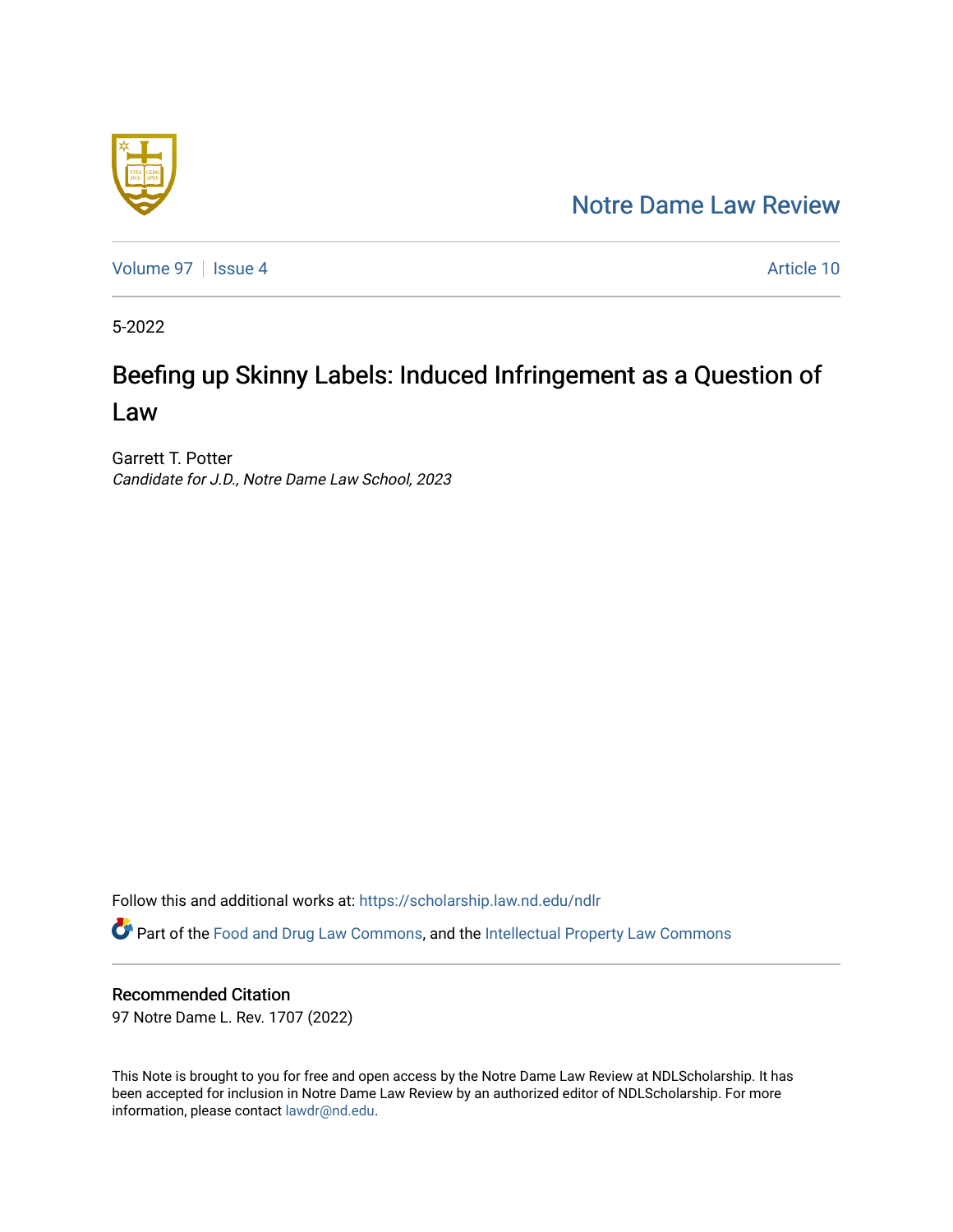# BEEFING UP SKINNY LABELS: INDUCED INFRINGEMENT AS A QUESTION OF LAW

### *Garrett T. Potter*\*

#### **INTRODUCTION**

The cost of pharmaceuticals has a massive influence on the healthcare system. The global pharmaceutical industry had a revenue of \$1.27 *trillion* in 2020, with revenue of sales in North America accounting for approximately half of that.<sup>1</sup> This colossal market is seen as a burden to many, and a majority of United States citizens shows unified support for decreasing the price of drugs.<sup>2</sup> Government officials from both Democratic and Republican parties have floated plans to decrease the cost of healthcare by incorporating more use of generic drugs which would serve as competition to brand drug manufacturers that otherwise retain a monopoly on the drug market.<sup>3</sup>

2 Elisabeth Rosenthal, *Public Opinion Is Unified on Lowering Drug Prices. Why Are Leaders Settling for Less?*, KHN (Nov. 18, 2021), https://khn.org/news/article/publicopinion-prescription-drug-prices-democratic-plan/ [https://perma.cc/2VZX-LX47].

3 *Fact Sheet: President Biden Calls on Congress to Lower Prescription Drug Prices*, WHITE HOUSE (Aug 12, 2021), https://www.whitehouse.gov/briefing-room/statements-

Candidate for J.D., Notre Dame Law School, 2023; Ph.D. in Chemistry, The University of Manchester, 2015; B.S. in Biochemistry/Chemistry, University of California San Diego, 2007. I would like to thank Professor Sean B. Seymore for his feedback throughout the many steps of drafting this Note, Professor Jay Tidmarsh for his counterarguments, and my colleagues on *Notre Dame Law Review* for their edits. I would like to especially thank my wife, Marjorie, for the mental breaks and moments of Fika, and for graciously putting up with me going back to school one more time. Enormous thanks to my family for all of their support. All errors are my own.

<sup>1</sup> Matej Mikulic, *Global Pharmaceutical Industry—Statistics & Facts*, STATISTA (Sept. 10, 2021), https://www.statista.com/topics/1764/global-pharmaceutical-industry/ [https:// perma.cc/T6QP-EGP5]. The generic drug industry itself is a behemoth in the global marketplace, with the market size estimated at \$391 billion in 2020, and projected to rise to \$575 billion by 2027. *Generic Drugs Market Size to Reach USD 574.63 Billion by 2027*, PRECEDENCE RSCH., https://www.precedenceresearch.com/generic-drugs-market [https://perma.cc/3WQH-WCHG]; *Global Generic Drugs Market Size, Share, Trends, Growth & COVID-19 Impact Analysis Report—Segmented by Type (Pure Generic Drugs, Branded Generic Drugs), Application (Central Nervous System (CNS), Cardiovascular, Dermatology, Oncology, Respiratory, Others), Region—Industry Report (2021 to 2026)*, MKT. DATA FORECAST (Apr. 2021), https://www.marketdataforecast.com/market-reports/global-generic-drugs-market [https://perma.cc/S5KG-KFFJ].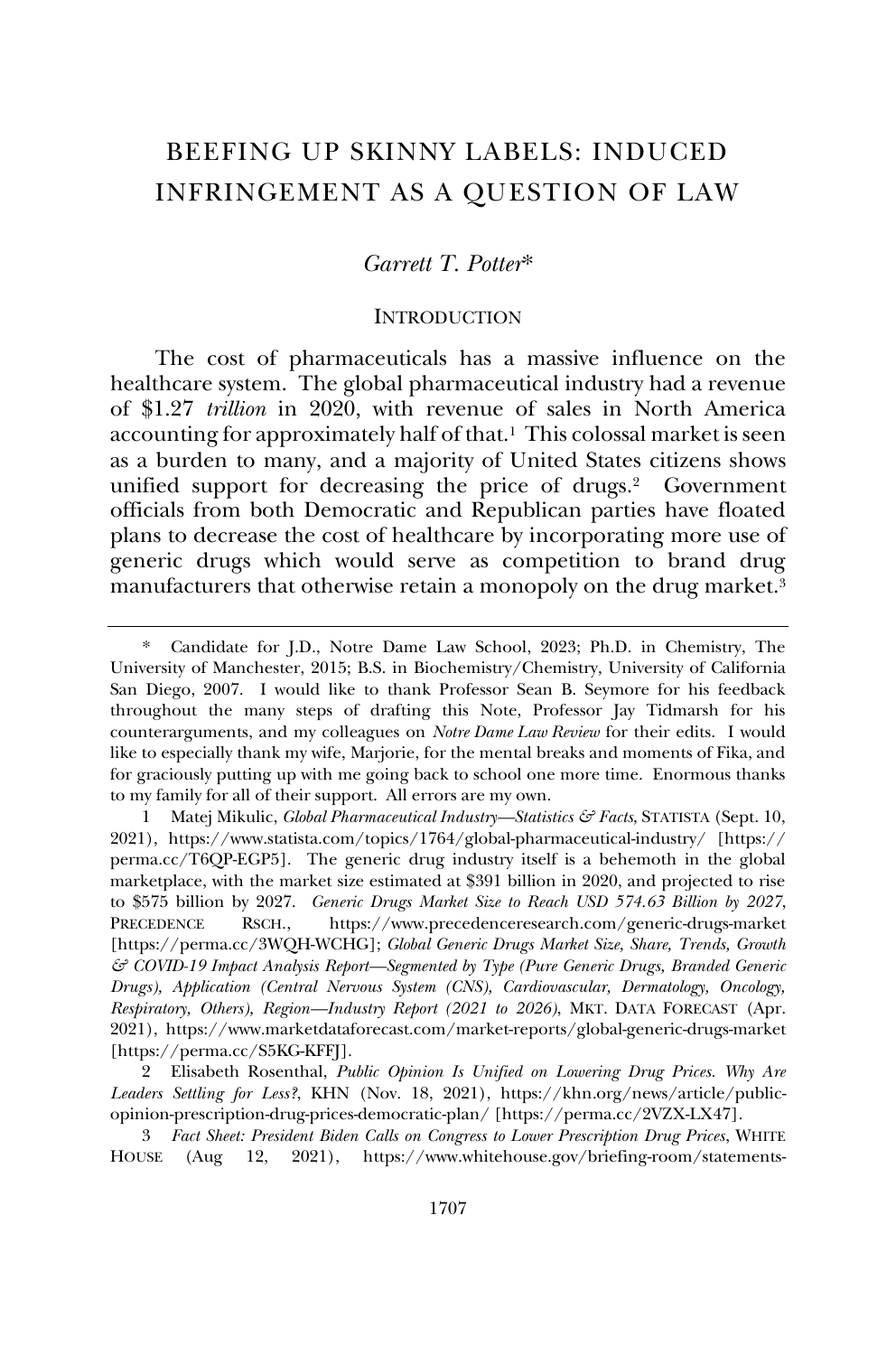Brand manufacturers consistently seek to expand their patent coverage to maintain a monopoly on the market, often with patents covering particular excipient formulations, dosage regimes, particular excipient formulations, dosage administration forms, and methods of treatment.<sup>4</sup> Periodically, a brand manufacturer discovers a new method of treatment using a drug that has already been on the market and seeks patent coverage for that method of treatment.

One way that generic drug manufacturers are able to compete with brand manufacturers is through the use of "skinny labels." Under the Hatch-Waxman Act of 1984, drug manufacturers can introduce a generic version of a pioneer drug to the market so long as any patented methods of use or treatment are "carved out" of the drug label, making it a so-called "skinny label."<sup>5</sup> This allows the generic manufacturer to produce the drug without directly or indirectly infringing the patented method of treatment. Such skinny labels remove an average of over three years' time from the brand drug manufacturer's monopoly, with high-revenue brand-name drugs being a key target.<sup>6</sup>

The pioneer drug manufacturers, in response, seek other means of enforcing control over their intellectual property. In 2000, SmithKline Beecham argued generic manufacturers should not be able to copy elements of its drug labels because it would be copyright

4 Jan Berger, Jeffrey D. Dunn, Margaret M. Johnson, Kurt R. Karst & W. Chad Shear, *How Drug Life-Cycle Management Patent Strategies May Impact Formulary Management*, 22 AM. J. MANAGED CARE (SUPP.) S487, S487 (2016).

5 *See* Terry G. Mahn, *Generics Behaving Badly: Carve Outs, Off-Label Uses*, LAW360 (Mar. 24, 2009), https://www.law360.com/health/articles/93495/generics-behaving-badly-carveouts-off-label-uses [https://perma.cc/NCM6-KJHA]. *See generally* Drug Price Competition and Patent Term Restoration Act of 1984, Pub. L. No. 98-417, 98 Stat. 1585 (codified as amended in scattered sections of 21, 35, and 42 U.S.C.).

6 Bryan S. Walsh, Ameet Sarpatwari, Benjamin N. Rome & Aaron S. Kesselheim, *Frequency of First Generic Drug Approvals with "Skinny Labels" in the United States*, 181 JAMA INTERNAL MED. 995, 995–96 (2021).

releases/2021/08/12/fact-sheet-president-biden-calls-on-congress-to-lower-prescriptiondrug-prices/ [https://perma.cc/WM3F-DM96] ("Alongside other steps, the federal government will be working with states and Tribes to import safe, lower-cost prescription drugs from Canada and accelerating the development and uptake of generic and biosimilar drugs that give patients the same exact clinical benefit but at a fraction of the price."); Natalie Grover, *Republicans Unveil a Drug Price Bill to Rival the Democrats—Promising Lower Prices and More Cures*, ENDPOINTS NEWS (Dec. 10, 2019), https://endpts.com/lower-pricesmore-cures-republicans-pitch-a-utopian-drug-price-bill-to-rival-the-democrats/ [https:// perma.cc/4VNA-5HGZ] ("Some of the proposals in HR19 also mirror policies advocated by bipartisan legislation currently under consideration in the Senate, including the CREATES act which is designed to ensure generic drugmakers can access branded drugs to develop copycats, and prohibits 'pay-for-delay' deals, where manufacturers of branded drugs maintain their monopolies by offering generic companies rewards for delaying the launch of knockoff products.").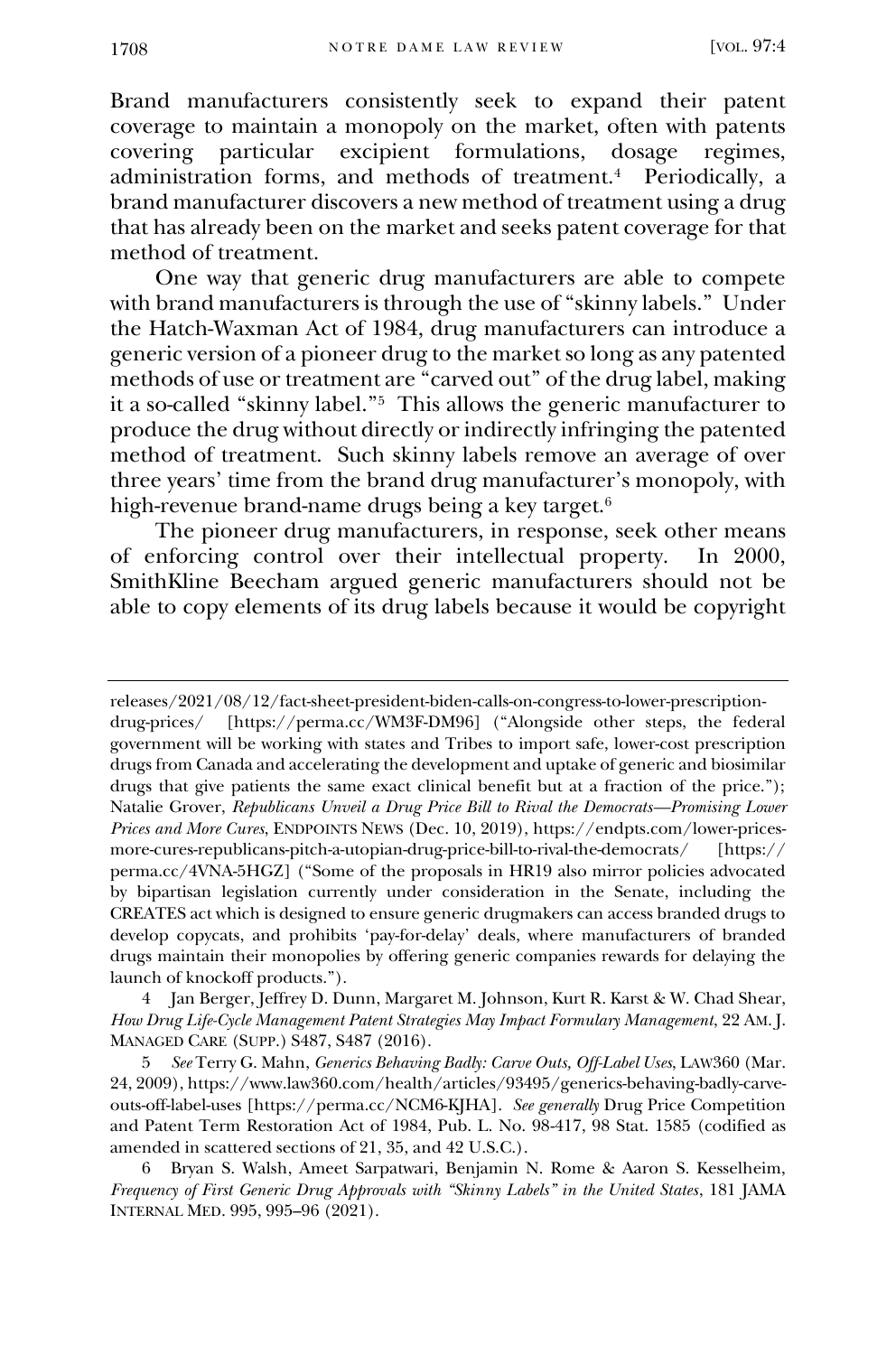infringement.<sup>7</sup> The Second Circuit held that the Hatch-Waxman Act trumps copyright law, and SmithKline Beecham's arguments fell flat.<sup>8</sup> Brand manufacturers have also entered "pay-for-delay" agreements in litigation settlements, essentially paying generic manufacturers to not compete—potential antitrust issues notwithstanding.<sup>9</sup> Pioneer drug manufacturers have also succeeded in arguing that generic manufacturers' labels contribute to indirect infringement of their patents, including induced infringement.<sup>10</sup>

Induced infringement "is often described as activity that 'aids and abets' infringement" of a patent.<sup>11</sup> It requires that the alleged inducer have a specific intent to cause acts that constitute infringement, an affirmative act that induces others to infringe the patent, and that an act of direct infringement of the patent occur.<sup>12</sup> It also requires that the alleged inducer have actual knowledge of the patent and knowledge that its affirmative act to induce others would lead to such direct infringement.<sup>13</sup> The determination of whether each element has been met is currently a question of fact determined in many cases by a jury.<sup>14</sup> This Note will argue that the determination of whether a

9 *See* FED. TRADE COMM'N, PAY-FOR-DELAY: HOW DRUG COMPANY PAY-OFFS COST CONSUMERS BILLIONS 1 (Jan. 2010).

11 KIMBERLY PACE MOORE, PAUL R. MICHEL & RAPHAEL V. LUPO, PATENT LITIGATION AND STRATEGY 19–24 (1999).

12 *Id.*

13 Commil USA, LLC v. Cisco Sys., Inc., 575 U.S. 632, 640 (2015); Global-Tech Appliances, Inc. v. SEB S.A., 563 U.S. 754, 765–66 (2011); DSU Med. Corp. v. JMS Co., 471 F.3d 1293, 1304 (Fed. Cir. 2006).

14 James A. Johnson, *Induced Patent Infringement*, N.Y. STATE BAR ASS'N (Apr. 7, 2020), https://nysba.org/induced-patent-infringement/ [https://perma.cc/PT7M-253A] ("Moreover, the low threshold of the scienter requirement that can be established by inference and circumstantial evidence creates a fact question for a jury to decide.").

<sup>7</sup> SmithKline Beecham Consumer Healthcare, L.P. v. Watson Pharms., Inc., 211 F.3d 21, 23–24 (2d Cir. 2000). SmithKline Beecham would later merge with Glaxo Wellcome to form GlaxoSmithKline. Alison Abbott, *Merger of Glaxo Wellcome and SmithKline Beecham Creates Pharmaceutical Giant*, 403 NATURE 232 (2000).

<sup>8</sup> *SmithKline Beecham*, 211 F.3d at 28–29 ("Our point here is not only that Congress would have provided explicitly that the Hatch-Waxman Amendments trump the copyright laws had it foreseen the statutory conflict exposed by the present action, although we firmly believe that to be obvious."); *see also id.* ("If copyright law were to prevail, producers of generic drugs will always be delayed in—and quite often prohibited from—marketing the generic product, results at great odds with the purposes of the Hatch-Waxman Amendments.").

<sup>10</sup> Preston K. Ratliff II, Mi Zhou & Mark Russell Sperling, *Federal Circuit Provides Additional Guidance for Induced Infringement in Hatch-Waxman Cases*, PAUL HASTINGS (Nov. 13, 2017), https://www.paulhastings.com/insights/client-alerts/federal-circuit-providesadditional-guidance-for-induced-infringement-in-hatch-waxman-cases [https://perma.cc /29CR-L6GC].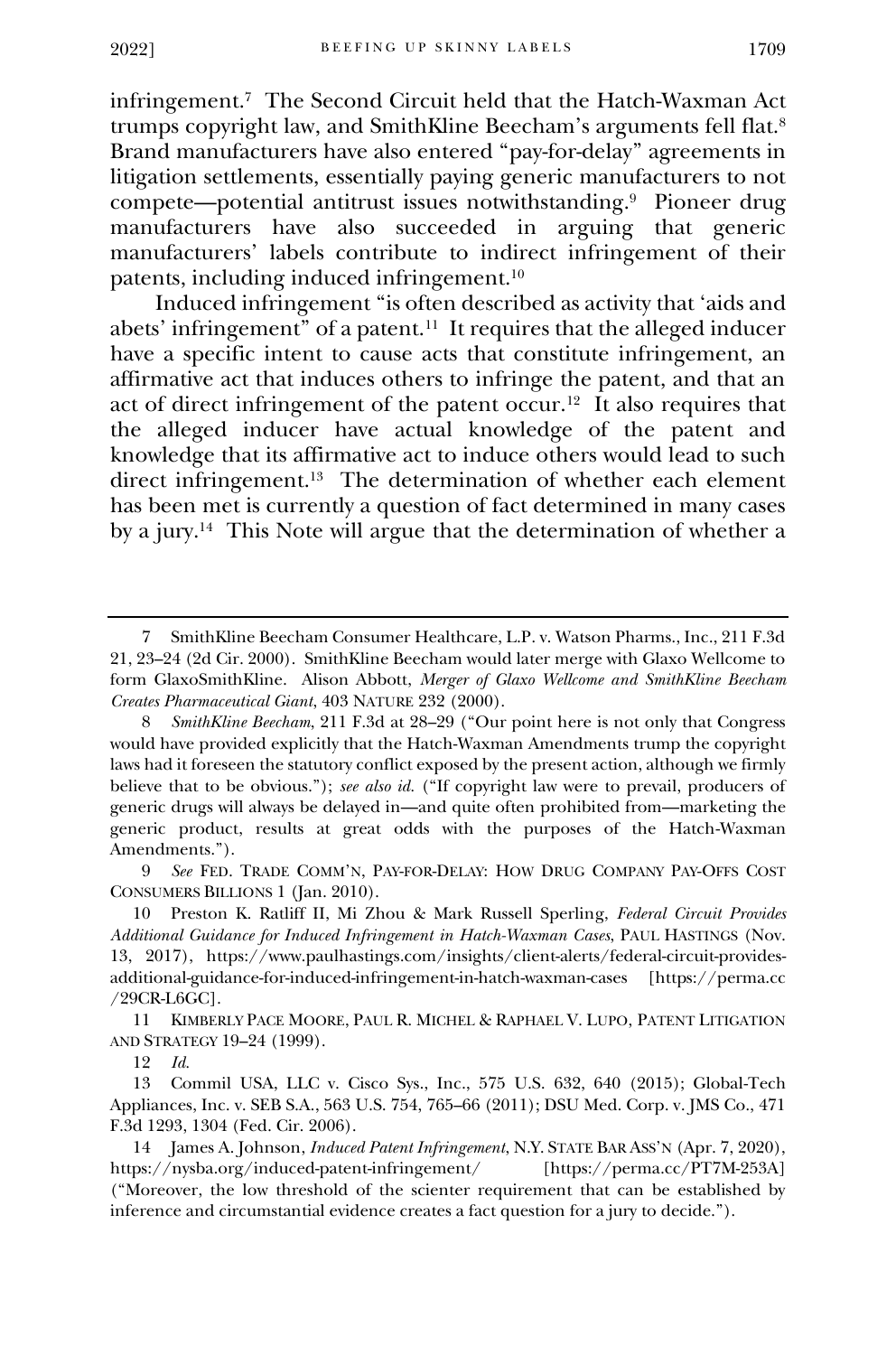party actually intended to induce another to infringe the patent should instead be a question of law.

The influence of induced infringement on the generic manufacturer landscape and its interactions with skinny labels is best evidenced by the August 5, 2021, Federal Circuit decision of *GlaxoSmithKline v. Teva* (also referred to herein as "*GSK v. Teva*").<sup>15</sup> In that case, the Federal Circuit largely affirmed its October 2, 2020, decision,<sup>16</sup> which held that a jury had ample support to find induced infringement even during periods where Teva had used a skinny label that carved out the allegedly infringed-upon patent.<sup>17</sup> This resulted in an order that Teva pay GlaxoSmithKline \$234 million in damages, though Teva only sold \$74 million worth of the generic drug.<sup>18</sup> Criticism to this decision was swift, with many commentators indicating it was a death knell to the reliance of generic manufacturers on the safety provided by the practice of skinny labeling.<sup>19</sup> In late 2021, Teva

- 16 GlaxoSmithKline LLC v. Teva Pharms. USA, Inc., 976 F.3d 1347 (Fed. Cir. 2020).
- 17 *GlaxoSmithKline*, 7 F.4th at 1329.

18 *GSK v. Teva – Induced Infringement Liability Despite Skinny Label*, COOLEY (Oct. 6, 2020), https://www.cooley.com/news/insight/2020/2020-10-06-gsk-v-teva-inducedinfringement-liability-despite-skinny-label [https://perma.cc/4BES-FQ4L].

19 Paul A. Braier, GlaxoSmithKline v. Teva*: Federal Circuit Broadens Induced Infringement to Preclude Marketing Generics for Off-Patent Indications*, 17 J. GENERIC MEDS. 97, 98 (2021); Amy L. Baker, William Tolin Gay & Tawana B. Johnson, *The Wide-Ranging Effects of the Federal Circuit's Assault on Skinny Labels*, NAT'L L. REV. (Dec. 4, 2020), https:// www.natlawreview.com/article/wide-ranging-effects-federal-circuit-s-assault-skinny-labels [https://perma.cc/2X8Y-8FZC] ("The U.S. Federal Circuit Court of Appeals recently issued an opinion that effectively strips generic drug manufacturers of the ability to avoid inducement lawsuits through the use of skinny drug labels. The opinion may have a significant negative effect on the generic drug industry because it seemingly creates new liability exposure where none previously existed."); Dani Kass, *GSK Redo Doesn't Cure Generics' 'Skinny Label' Uncertainty*, LAW360 (Aug. 9, 2021), https://www.law360.com /articles/1410679/gsk-redo-doesn-t-cure-generics-skinny-label-uncertainty [https:// perma.cc/66Z9-ZQ77] ("Attorneys said it was hard to see what else Teva could have done to comply with the law, and that uncertainty could scare generic-drug makers from bothering with skinny labels. Teva only sold about \$74 million of the drug it now owes \$235 million for infringing."); Matthew Lane, *Federal Circuit Should Restore Generics 'Skinny Label' Process*, BLOOMBERG L. (Jan. 12, 2021), https://news.bloomberglaw.com/ip-law/federalcircuit-should-restore-generics-skinny-label-process [https://perma.cc/2YCN-JEVV] ("The Federal Circuit's decision in *GlaxoSmithKline v. Teva* undermines this skinny label framework by holding that a generic manufacturer who uses a skinny label can still be liable for induced infringement merely by accurately describing its product as therapeutically equivalent to the branded drug. This equivalency, a requirement for FDA approval of generic medicines, is essential safety information for doctors and pharmacists treating their patients."); Allie Nawrat, *Skinny Labelling of Generics: The Beginning of the End for This Practice?*, PHARM. TECH. (Feb. 15, 2021), https://www.pharmaceutical-technology.com /features/skinny-labelling-generics-lawsuits/ [https://perma.cc/QR6Z-J8RJ] ("The industry is now faced with a 'precedent finding' that even a full carve out of the patented

<sup>15</sup> GlaxoSmithKline LLC v. Teva Pharms. USA, Inc., 7 F.4th 1320 (Fed. Cir. 2021).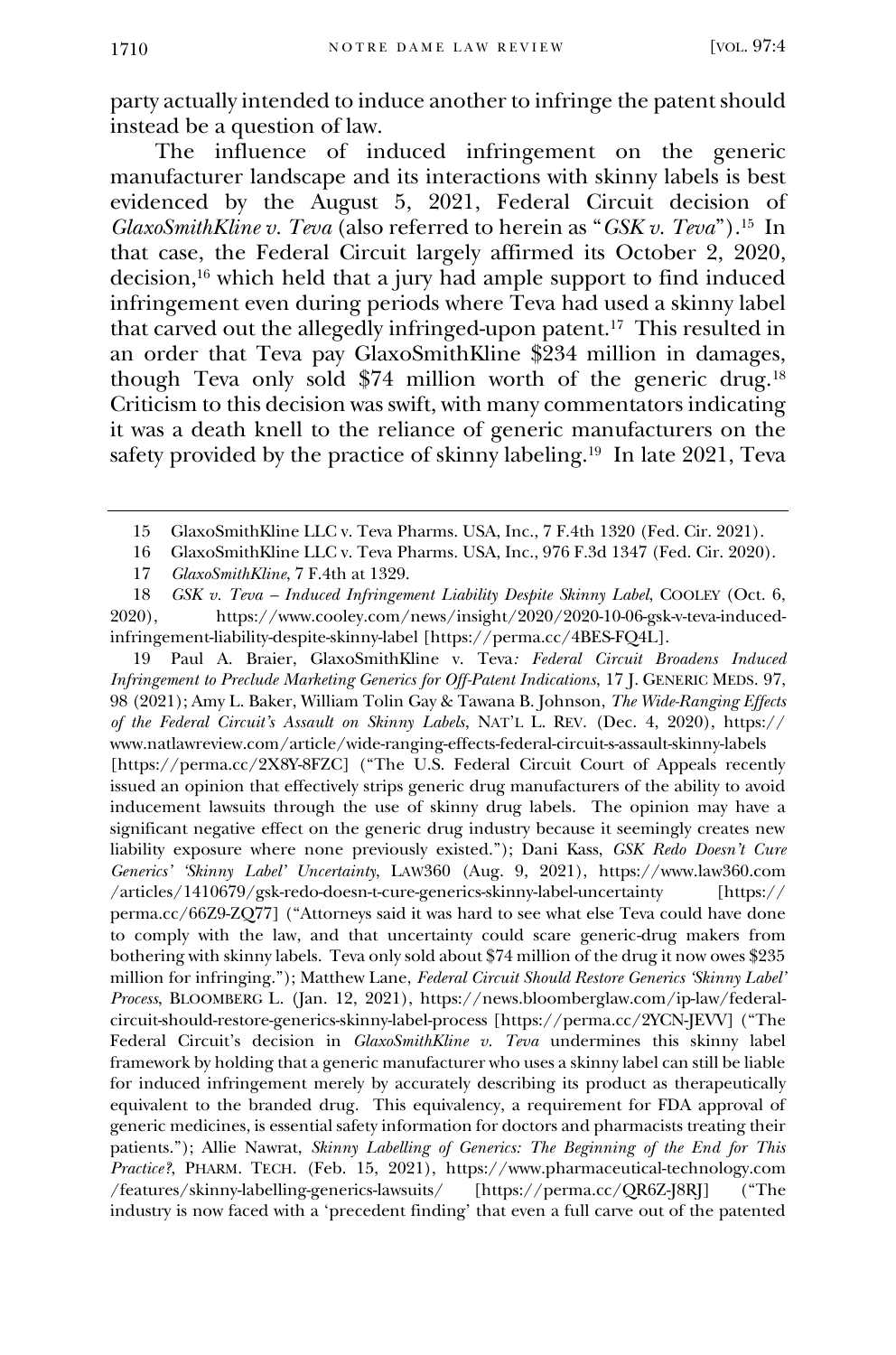filed a petition for rehearing en banc before the Federal Circuit arguing the prior decision would "have a 'seismic' impact on the drug industry," but a sharply divided Federal Circuit announced in February 2022 that it would not take up the en banc petition.<sup>20</sup> While GlaxoSmithKline contends that Teva is overly alarmist, Teva announced plans to seek Supreme Court review, and commentators believe a congressional correction or Supreme Court hearing may be forthcoming.<sup>21</sup>

Although the Federal Circuit considered *GSK v. Teva* to be a "narrow, case-specific"<sup>22</sup> decision, it is nonetheless clear that the generic drug manufacturing industry is concerned that this will serve as a basis for similar arguments in the future, and that it will be further broadened outside the scope of that specific case.

A notable concern of *GSK v. Teva* was that a jury found induced infringement to exist where there was little evidence of such, and substantial evidence suggesting the contrary. The district court judge granted a motion for JMOL because the judge felt the evidence failed to support a finding of inducement.<sup>23</sup> Notwithstanding the sparse evidence, the Federal Circuit reversed the motion for JMOL, relying almost entirely on the supremacy of the jury's decision and the categorization of this issue as a question of fact.<sup>24</sup> There is, however, no statutory requirement or instruction from the Supreme Court indicating that the determination of all elements of inducement are actually questions of fact. In patent law, what is considered a question

21 Crouch, *supra* note 19; Susan Decker, Christopher Yasiejko & Ian Lopez, *Glaxo's Win in Case Against Teva Lifts Other Drugmakers*, BLOOMBERG (Aug. 5, 2021), https:// www.bloomberg.com/news/articles/2021-08-05/glaxo-wins-revival-of-235-million-case-

against-teva-over-coreg [https://perma.cc/XEY2-QCYK]; Britain Eakin, *Full Fed. Circ. Told Teva Overreacting in Skinny Label IP Case*, LAW360 (Dec. 7, 2021), https://www.law360.com /articles/1446435/ [https://perma.cc/EMY5-95S4]; Kass, *Sharply Split*, *supra* note 20 ("'We are disappointed in this decision and plan to . . . seek Supreme Court review of this decision . . . ,' Teva said in a statement Friday.").

22 GlaxoSmithKline LLC v. Teva Pharms. USA, Inc., 7 F.4th 1320, 1326 (Fed. Cir. 2021).

24 *Id.* at 1330.

use can lead to induced infringement . . . [and] this case gives brand manufacturers a 'roadmap' to challenge generic drugs relying on skinny labelling."); *see also* Dennis Crouch, GSK v. Teva*: Skinny Label Approval Is Not a Patent Safe Harbor*, PATENTLYO (Aug. 5, 2021), https://patentlyo.com/patent/2021/08/skinny-approval-patent.html [https://perma.cc /RC7G-N9Y5].

<sup>20</sup> Dani Kass, *Teva Says GSK Skinny Label Win Will Have 'Seismic' Impact*, LAW360 (Oct. 7, 2021), https://www.law360.com/articles/1429343 [https://perma.cc/NXS4-LX25] (discussing Teva's en banc filing); Dani Kass, *Sharply Split Full Fed. Circ. Won't Eye Skinny Label Ruling*, LAW360 (Feb. 11, 2022) [hereinafter Kass, *Sharply Split*], https:// www.law360.com/articles/1464381/ [https://perma.cc/RL67-M8YY] (reporting the February 11, 2022, denial).

<sup>23</sup> *Id.* at 1325.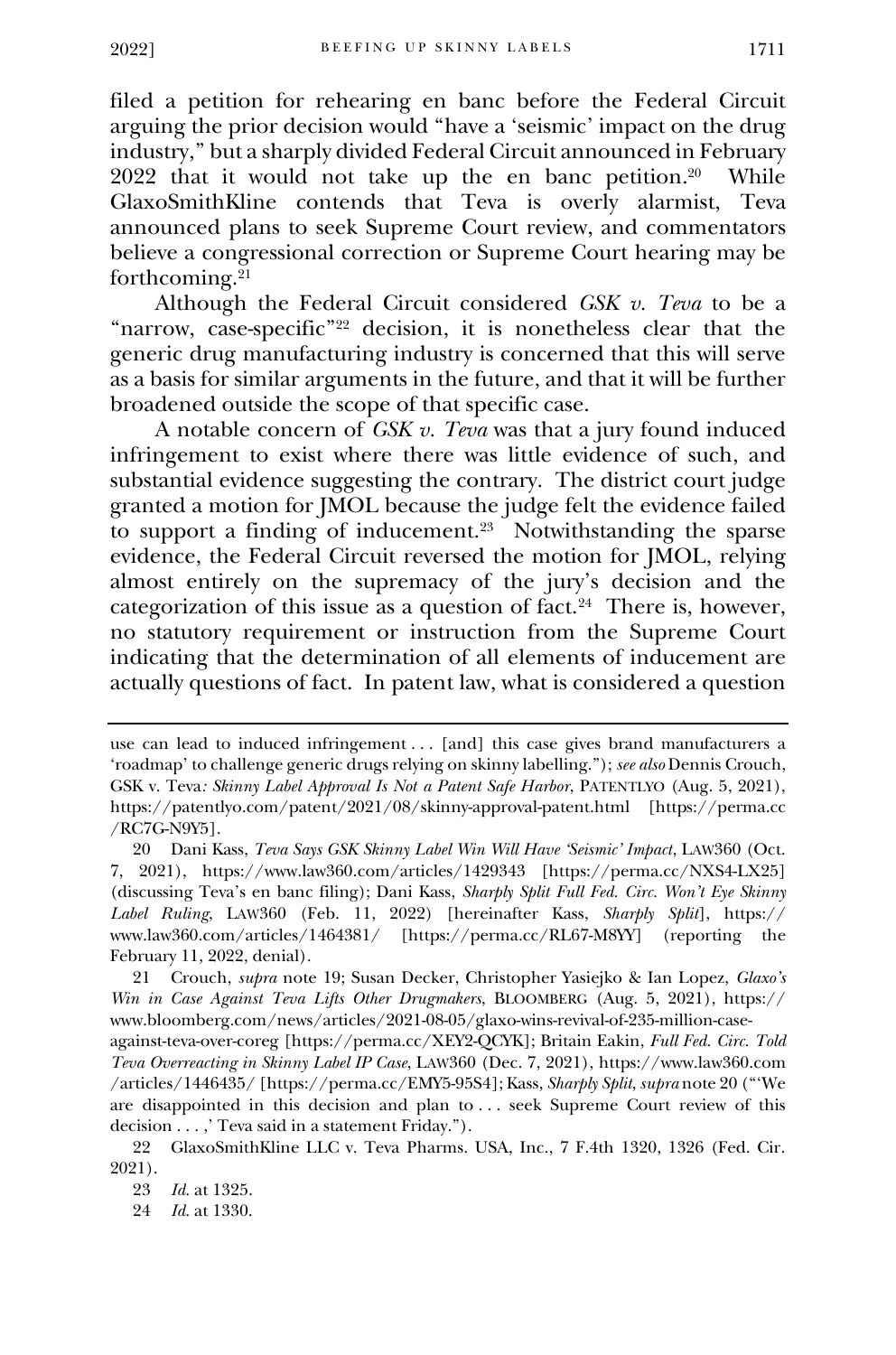of fact and what is considered a question of law can appear a haphazard mix with no significant substance or reasoning to guide the wayward practitioner.<sup>25</sup>

This Note proposes a novel argument for improving the application of induced infringement by splitting its elements into separate questions of fact and law, incorporating the relevant perception and reasoning of both judge and jury. Part I provides a primer of the Hatch-Waxman Act and interactions (and lack thereof) between the USPTO and FDA in regulating pharmaceutical compositions. Part II assesses the historical landscape that led to the codification of induced infringement. Part III concludes by proposing an alternate approach by treating an element of induced infringement as a question of law, rather than a question of fact, and sets forth the groundwork enabling the courts to consider it as such.

Although it is important that researching companies recoup costs in their endeavors to develop novel pharmaceutical agents and methods of treatment, the finding of induced infringement in *GSK v. Teva* took the application of induced infringement too far. Induced infringement should be found only in those cases where the alleged perpetrator *actually intended* to induce such infringement, which is an understanding more aligned with the fundamentals of patent law and the protection of intellectual property rights. Expanding the theory of induced infringement to cover any generic pharmaceutical that has a new method of treatment will have a chilling effect on the industry, allowing the brand manufacturer to essentially re-monopolize a composition that would otherwise be available to the public.

#### I. A BRIEF HISTORY OF ANDAS AND SKINNY LABELS

In order to sell a pharmaceutical moiety in the United States, it must be proven effective for its intended use and safe for human consumption.<sup>26</sup> The process of developing a novel pharmaceutical from concept to FDA approval will typically cost over \$1 billion over the course of twelve years.<sup>27</sup> There is a remarkably high amount of

<sup>25</sup> *See* Paul R. Gugliuzza, *Law, Fact, and Patent Validity*, 106 IOWA L. REV. 607, 609–10 (2021) ("[T]he distinction between law and fact is one of the most perplexing concepts in all of law. Some deride the distinction as a myth, and not unreasonably  $so...$  The uncertainty surrounding the law-fact distinction is particularly acute in patent litigation . . . ." (footnote omitted)).

<sup>26</sup> *Development & Approval Process: Drugs*, U.S. FOOD & DRUG ADMIN., https:// www.fda.gov/drugs/development-approval-process-drugs [https://perma.cc/ZKF4-D94J] (Oct. 28, 2019).

<sup>27</sup> Joseph A. DiMasi, Henry G. Grabowski & Ronald W. Hansen, *Innovation in the Pharmaceutical Industry: New Estimates of R&D Costs*, 47 J. HEALTH ECON. 20, 20 (2016) ("The estimated average out-of-pocket cost per approved new compound is \$1395 million (2013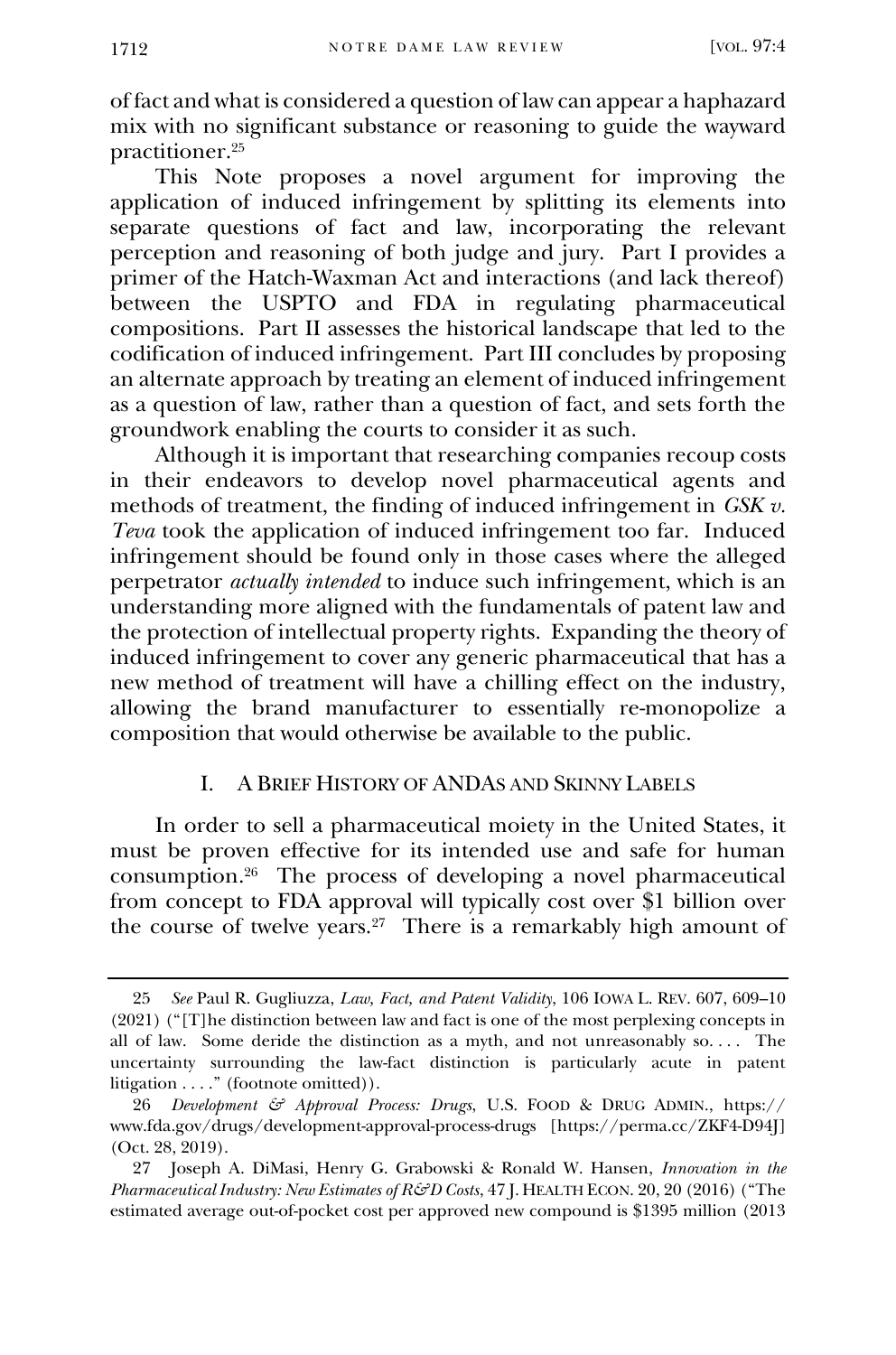failure that comes with drug development, with more than 90% of potential drugs failing at some point during the process—the vast majority meeting failure when issues are found with efficacy or safety leading to large losses for the unfortunate drug developer that fails to get to market.<sup>28</sup> Pioneer drug developers argue that a strong patent system should ensure that researchers recoup their expenses in bringing a drug to market, as well as money lost in developing drugs that could not make the cut, as total losses in research and development.<sup>29</sup>

The Hatch-Waxman Act of 1984 recognized the importance of pioneer drug manufacturers' research and development, and sought to allow them to recoup such costs. It does so by providing "patent term restoration" to restore up to five years of time lost during the FDA approval process, extending patent coverage of the drug.<sup>30</sup> The Act also balances the interests of generic drug manufacturers by allowing them to enter the drug market so long as their compound does not infringe a brand manufacturer's patent.

In seeking to lower costs of pharmaceuticals by providing less expensive generic products, the Act expedites generic drug approval through the FDA.<sup>31</sup> A generic company can rely on the safety and efficacy information provided by the original manufacturer of the drug by filing an Abbreviated New Drug Application (ANDA), resulting in accelerated FDA approval whereby the drug can be placed on the market as soon as the original patent on the drug expires.<sup>32</sup> Generic

29 *See generally* Marcia Angell & Arnold S. Relman, *Patents, Profits & American Medicine: Conflicts of Interest in the Testing & Marketing of New Drugs*, DÆDALUS, Spring 2002, at 102.

30 Philip S. Johnson, *Hatch Amendment Would Preserve Balanced Incentives for Pharmaceutical Innovation and Drug Affordability*, HEALTH AFFS. BLOG (Nov. 9, 2018), https:// www.healthaffairs.org/do/10.1377/hblog20181106.217086/full/ [https://perma.cc /2LUJ-PU7P]; *see* WENDY H. SCHACHT & JOHN R. THOMAS, CONG. RSCH. SERV., R41114,THE HATCH-WAXMAN ACT: A QUARTER CENTURY LATER 1 (2012) ("The Hatch-Waxman Act established several practices intended to facilitate the marketing of generic drugs while permitting brand name companies to recover a portion of their intellectual property rights lost during the pharmaceutical approval process.").

31 SCHACHT & THOMAS, *supra* note 30, at 1; Baker et al., *supra* note 19.

32 SCHACHT & THOMAS, *supra* note 30, at 1; *Abbreviated New Drug Application (ANDA)*, U.S. FOOD & DRUG ADMIN., https://www.fda.gov/drugs/types-applications/abbreviatednew-drug-application-anda [https://perma.cc/84K5-FYN7] (Nov. 15, 2021); Baker et al., *supra* note 19 ("Instead of proving the drug's safety, the generic manufacturer only needs to prove to the FDA that its product is bioequivalent to the brand-name drug."); *see also* Federal Food, Drug, and Cosmetic Act, 21 U.S.C. § 355(j) (2018).

dollars)."); Gail A. Van Norman, *Drugs, Devices, and the FDA: Part 1: An Overview of Approval Processes for Drugs*, 1 JACC: BASIC TO TRANSLATIONAL SCI. 170, 171 (2016) ("[T]he drug development takes on average 12 years from concept to market . . . .").

<sup>28</sup> Derek Lowe, *The Latest on Drug Failure and Approval Rates*, SCI. (May 9, 2019), https://www.science.org/content/blog-post/latest-drug-failure-and-approval-rates [https://perma.cc/9BHS-EA6M].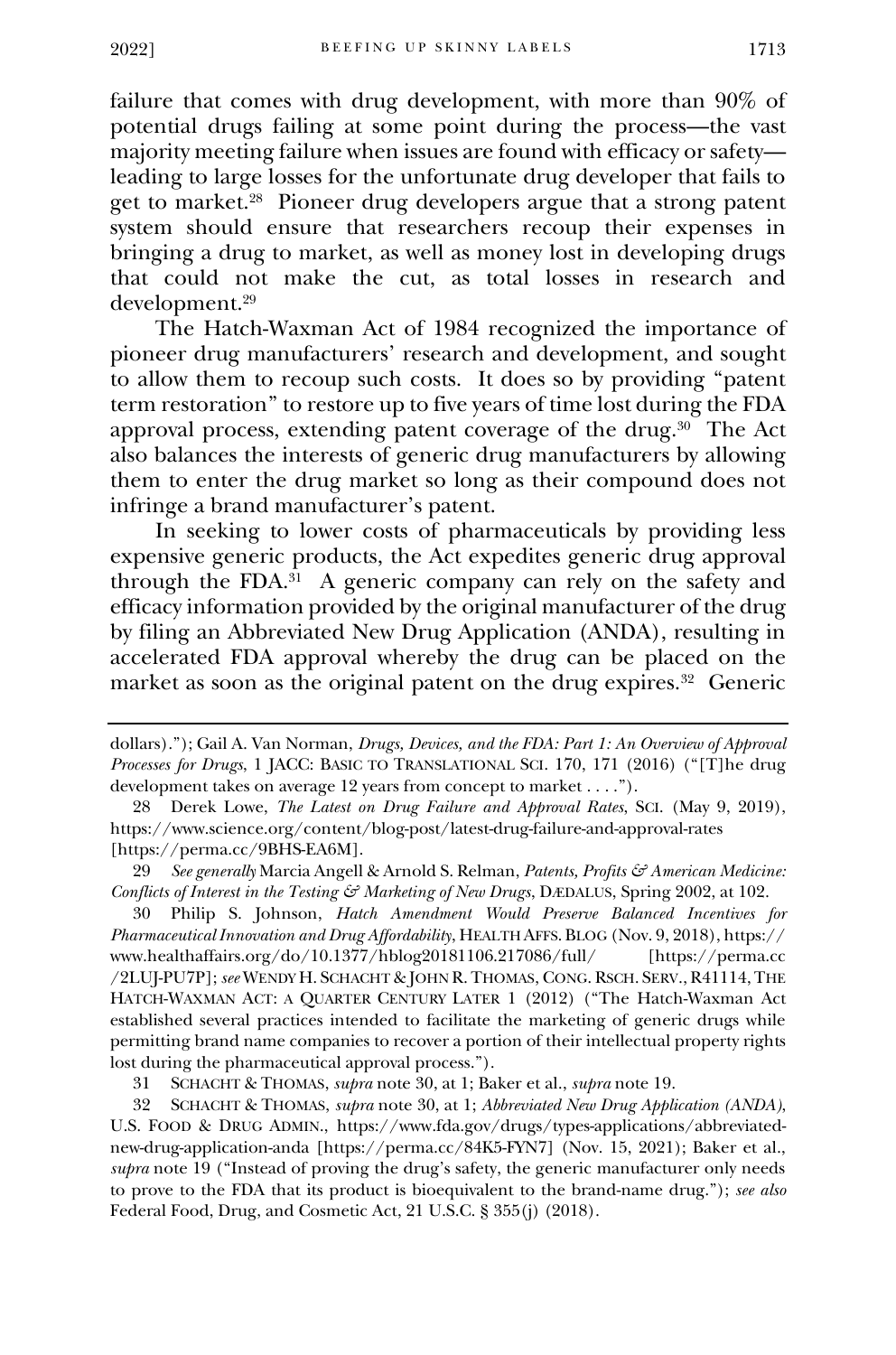manufacturers are additionally incentivized to promptly file an ANDA because the first manufacturer to file an ANDA that results in approval is eligible to receive a 180-day period of exclusivity, during which all other generic manufacturers are barred from entering the market, leading to a sizable competitive advantage that continues years following the approval.<sup>33</sup>

If a chemical moiety is no longer under patent, and absent any additional exclusivity period provided by the FDA, then the composition of matter belongs to the public.<sup>34</sup> As described in the Introduction, pharmaceutical companies will frequently extend the life of their patent coverage by including additional patented subject matter beyond the mere drug itself, including formulations and methods of treatment. In some cases a composition has numerous therapeutic uses that have been approved by the FDA, but some of those uses are not covered by a patent. In such instances, a generic manufacturer producing the nonpatented drug for a nonpatented use may not be infringing any patent rights of the brand manufacturer.<br>The Hatch-Waxman Act provided guidance regarding

The Hatch-Waxman Act provided guidance noninfringing uses. When a pharmaceutical composition is no longer patented and it has unpatented uses approved by the FDA, then an ANDA can be filed by using the brand manufacturer's previously approved drug label as a basis before "carv[ing] out" any patented subject matter.<sup>35</sup> The resulting "skinny labels" have *carved out* methods of treatment covered by any remaining patents, allowing a generic manufacturer to quickly sell a competing product without infringement.<sup>36</sup> Codified in 21 U.S.C.  $\S 355(j)(2)(A)(viii)$ , this

<sup>33</sup> *First Generic Drug Approvals*, U.S. FOOD & DRUG ADMIN., https://www.fda.gov/drugs /drug-and-biologic-approval-and-ind-activity-reports/first-generic-drug-approvals [https:// perma.cc/L9Q2-ZN53] (Nov. 17, 2021); *First Generic Launch Has Significant First-Mover Advantage over Later Generic Drug Entrants*, DRUGPATENTWATCH, https:// www.drugpatentwatch.com/blog/first-generic-launch-has-significant-first-moveradvantage-over-later-generic-drug-entrants/ [https://perma.cc/V7QP-HK46] ("[T]he first generic entrant into a market has an 80% market share advantage over the second entrant, and a 225% market share advantage over the third entrant. Moreover, these advantages last for at least three years.").

<sup>34</sup> *See Frequently Asked Questions on Patents and Exclusivity*, U.S. FOOD & DRUG ADMIN., https://www.fda.gov/drugs/development-approval-process-drugs/frequently-askedquestions-patents-and-exclusivity [https://perma.cc/HG73-6SPT] (Feb. 5, 2020).

<sup>35</sup> Petition for Rehearing En Banc at viii, GlaxoSmithKline LLC v. Teva Pharms. USA, Inc., 7 F.4th 1320 (Fed. Cir. 2021) (No. 18-976, 18-2023); 21 U.S.C. § 355(j)(2)(A)(viii) (2018) ("[I]f with respect to the listed drug referred to in clause (i) information was filed under subsection (b) or (c) for a method of use patent which does not claim a use for which the applicant is seeking approval under this subsection, a statement that the method of use patent does not claim such a use.").

<sup>36</sup> 21 U.S.C. § 355(j)(2)(A)(viii) (2018); Abraxis Bioscience, Inc. v. Navinta LLC, 625 F.3d 1359, 1362 (Fed. Cir. 2010) ("As a general rule, the label associated with the generic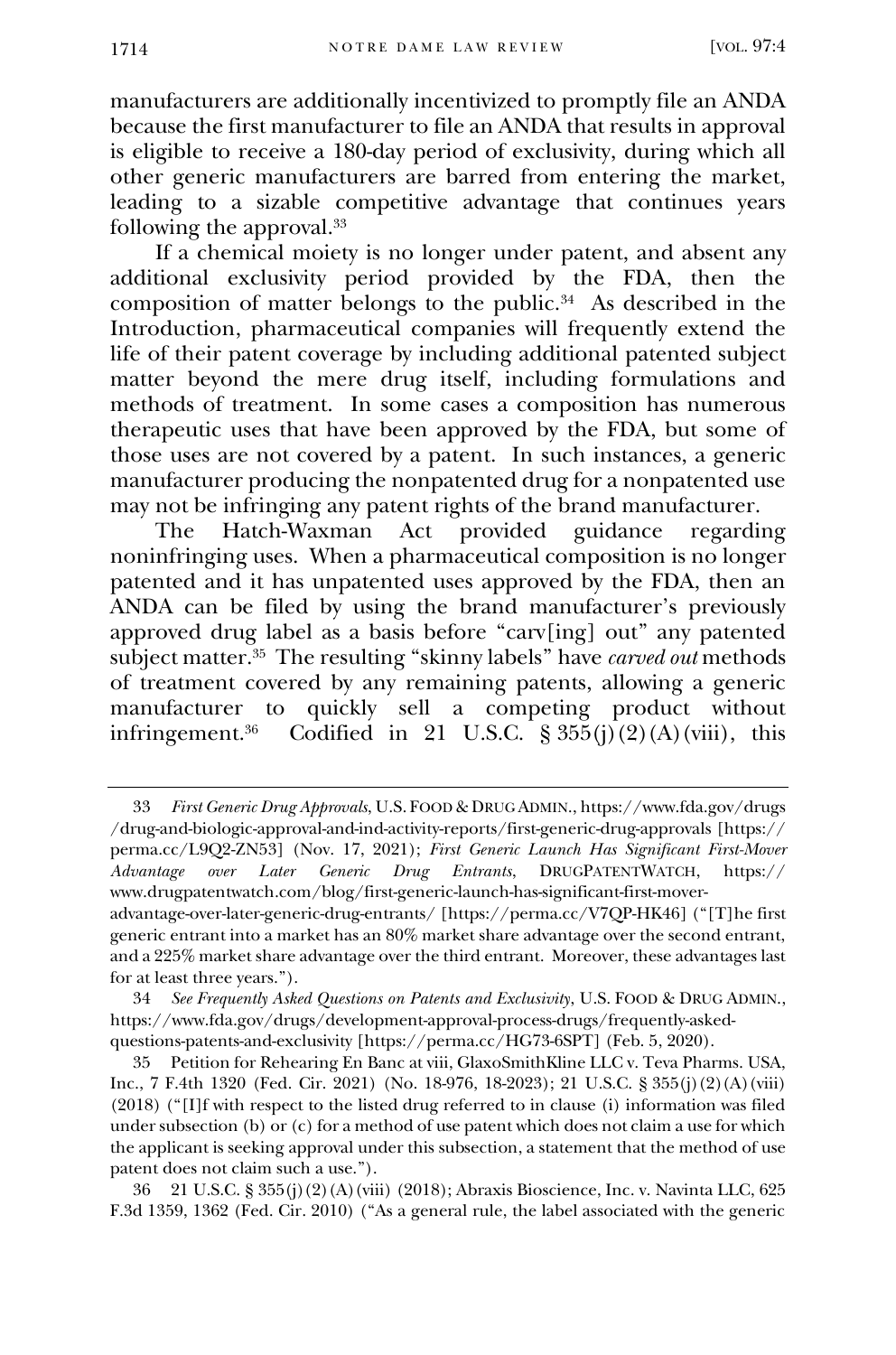practice of generating a skinny label is also known as a "section viii carveout."<sup>37</sup>

The FDA publishes the Orange Book, which serves to identify drugs that have been deemed safe and effective.<sup>38</sup> While the FDA will not approve a generic drug that infringes a patent, the Administration doesn't determine this itself—it relies on the brand manufacturer to register any patents that cover a compound or method of use so that the FDA may incorporate this information into the Orange Book.<sup>39</sup> In turn, generic manufacturers should be able to rely on the Orange Book and can seek FDA approval by notifying the FDA it will not infringe any of the patents listed therein.<sup>40</sup>

The incentives provided by Hatch-Waxman to spur the generic market have been effective. Prior to the Hatch-Waxman Act, only approximately 35% of top-selling drugs would get competition from generic manufacturers once their patents expired; in contrast, nearly all drugs now face competition from generic manufacturers upon patent expiration.<sup>41</sup> In 2019 alone, more than one thousand ANDAs were approved or tentatively approved—107 of which were "[f]irst generic drugs" that would be eligible to receive generic market exclusivity.<sup>42</sup> As of 2018, a full 90% of outpatient prescriptions were for generic versions of drugs, leading to substantial decreases in prescription drug costs within the United States.<sup>43</sup>

Brand drug manufacturers will continue to seek means of ensuring their market dominance in the face of potential generic competitors. One common practice is the "pay-for-delay" strategy of

version of a drug must be exactly the same as the label of the branded drug approved in the original New Drug Application . . . . One exception to the rule under the Hatch-Waxman Act is if a generic manufacturer makes a 'Section viii Statement,' seeking FDA approval for a use not covered by a method patent listed in the Orange Book, along with a proposed label that 'carves out' the patented method." (citations omitted)).

<sup>37</sup> *GlaxoSmithKline LLC*, 7 F.4th at 1327.

<sup>38</sup> *Approved Drug Products with Therapeutic Equivalence Evaluations: Orange Book*, U.S. FOOD & DRUG ADMIN., https://www.fda.gov/drugs/drug-approvals-and-databases /approved-drug-products-therapeutic-equivalence-evaluations-orange-book [https:// perma.cc/QNZ4-UNT8] (Dec. 10, 2021).

<sup>39</sup> ERIN H. WARD, KEVIN J. HICKEY & KEVIN T. RICHARDS, CONG. RSCH. SERV., R46679, DRUG PRICES: THE ROLE OF PATENTS AND REGULATORY EXCLUSIVITIES 31 (2021).

<sup>40</sup> GlaxoSmithKline LLC v. Teva Pharms., 976 F.3d 1347, 1360 (Fed. Cir. 2020) (Prost, J., dissenting).

<sup>41</sup> SCHACHT & THOMAS, *supra* note 30, at 5, 15.

<sup>42</sup> OFF. OF GENERIC DRUGS, U.S. FOOD & DRUG ADMIN, 2019 ANNUAL REPORT 2.

<sup>43</sup> Steven M. Lieberman, Paul B. Ginsburg & Kavita K. Patel, *Balancing Lower U.S. Prescription Drug Prices and Innovation—Part 1*, HEALTH AFFS. BLOG (Nov. 24, 2020), https:// www.healthaffairs.org/do/10.1377/hblog20201123.804451/full/ [https://perma.cc /GW4Z-FRJR]; *see also* AM. ACAD. OF ACTUARIES, PRESCRIPTION DRUG SPENDING IN THE U.S. HEALTH CARE SYSTEM: AN ACTUARIAL PERSPECTIVE 6 (2018).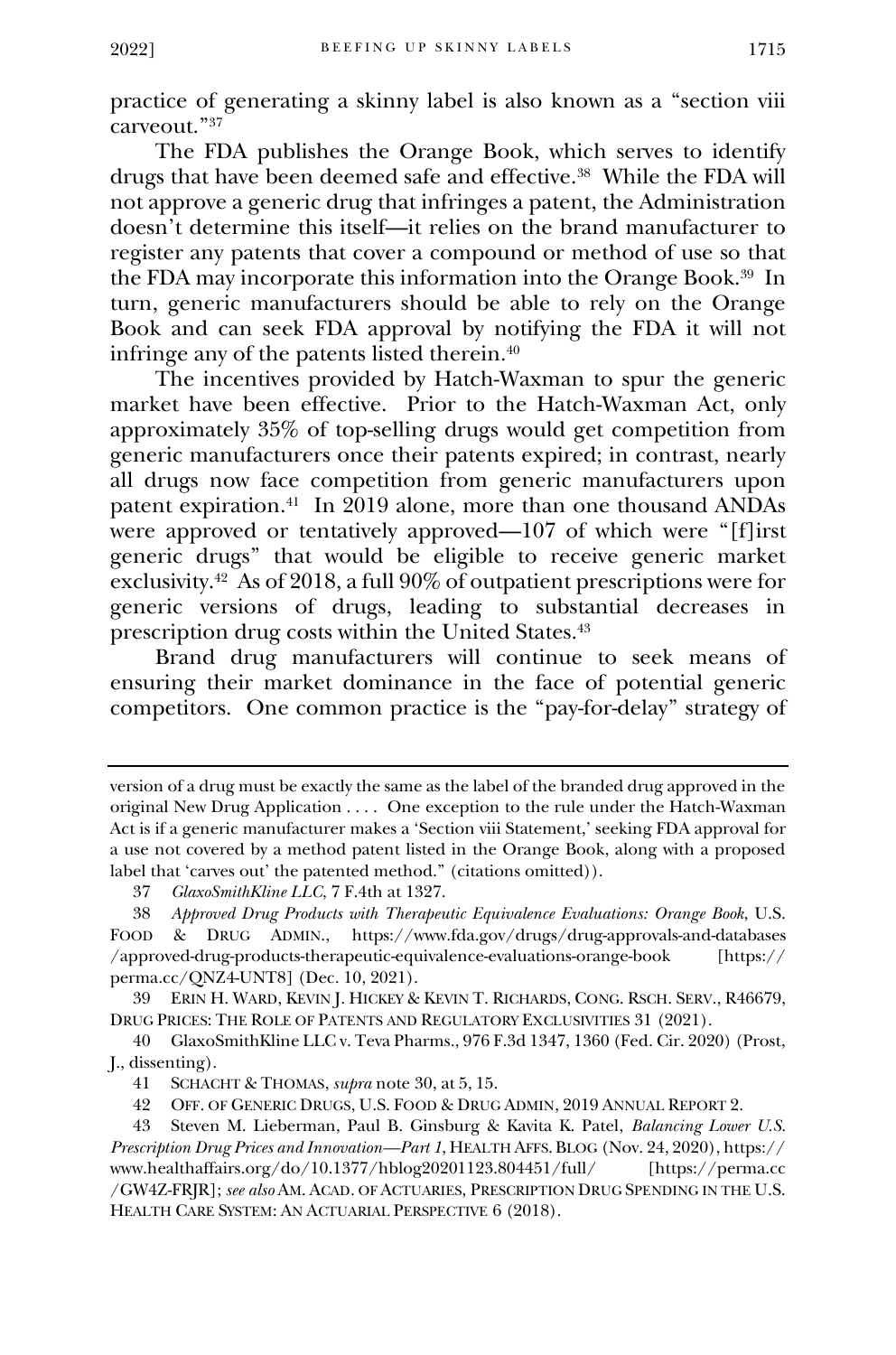offering patent settlements to generic manufacturers in return for a commitment to not compete with them in the market.<sup>44</sup> As discussed in the Introduction, another common strategy is to sue the generic manufacturer by alleging induced infringement.

#### II. A PRIMER ON INDUCED INFRINGEMENT AND APPLICATION TO *GLAXOSMITHKLINE V. TEVA*

Part II serves as a primer to induced infringement and analyzes the court's application of this doctrine to *GSK v. Teva*. Section II.A analyzes the historic roots of induced infringement and delves into the evolution of the doctrine as it is applied by the courts today. Section II.B provides a summary of how courts currently apply induced infringement and the elements required for showing the same. Section II.C looks into the decision and reasoning of the court in *GSK v. Teva* and indicates some potential flaws with the current system for determining induced infringement.

## *A. A Brief History of Indirect Infringement*

U.S. law recognizes two general categories of patent infringement: direct infringement and indirect infringement. A patent grants the right to the patent owner to "exclude others from making, using, offering for sale, or selling the invention throughout the United States or importing the invention into the United States."<sup>45</sup> If a party makes, uses, offers for sale, sells, or imports the invention within the United States, then they may be liable for *direct* patent infringement.<sup>46</sup> In contrast, if a party conducts any other actions that lead to a third party directly infringing a patent, that initial party may be liable for *indirect* patent infringement, either under the doctrine of contributory infringement or the doctrine of induced infringement.<sup>47</sup>

Induced infringement is a relatively recent development in the field of patent law. To understand the evolution of induced To understand the evolution of induced infringement, it is beneficial to look behind the veil of how the broader doctrine of indirect infringement came into being. Historically, the only ground a patent owner could sue under in seeking relief was an action of direct infringement. This changed with the 1871 decision of

<sup>44</sup> *Pay for Delay*, FED. TRADE COMM'N, https://www.ftc.gov/news-events/mediaresources/mergers-competition/pay-delay [https://perma.cc/AWQ7-DDHR].

<sup>45</sup> 35 U.S.C. § 154 (2018).

<sup>46</sup> 35 U.S.C. § 271(a) (2018); 5 DONALD S. CHISUM, CHISUM ON PATENTS § 16.02 (2012).

<sup>47</sup> 35 U.S.C. § 271(b)–(c); 5 CHISUM, *supra* note 46, § 17.04; W. Keith Robinson, *Only a Pawn in the Game: Rethinking Induced Patent Infringement*, 32 SANTA CLARA HIGH TECH. L.J. 1, 4 (2015).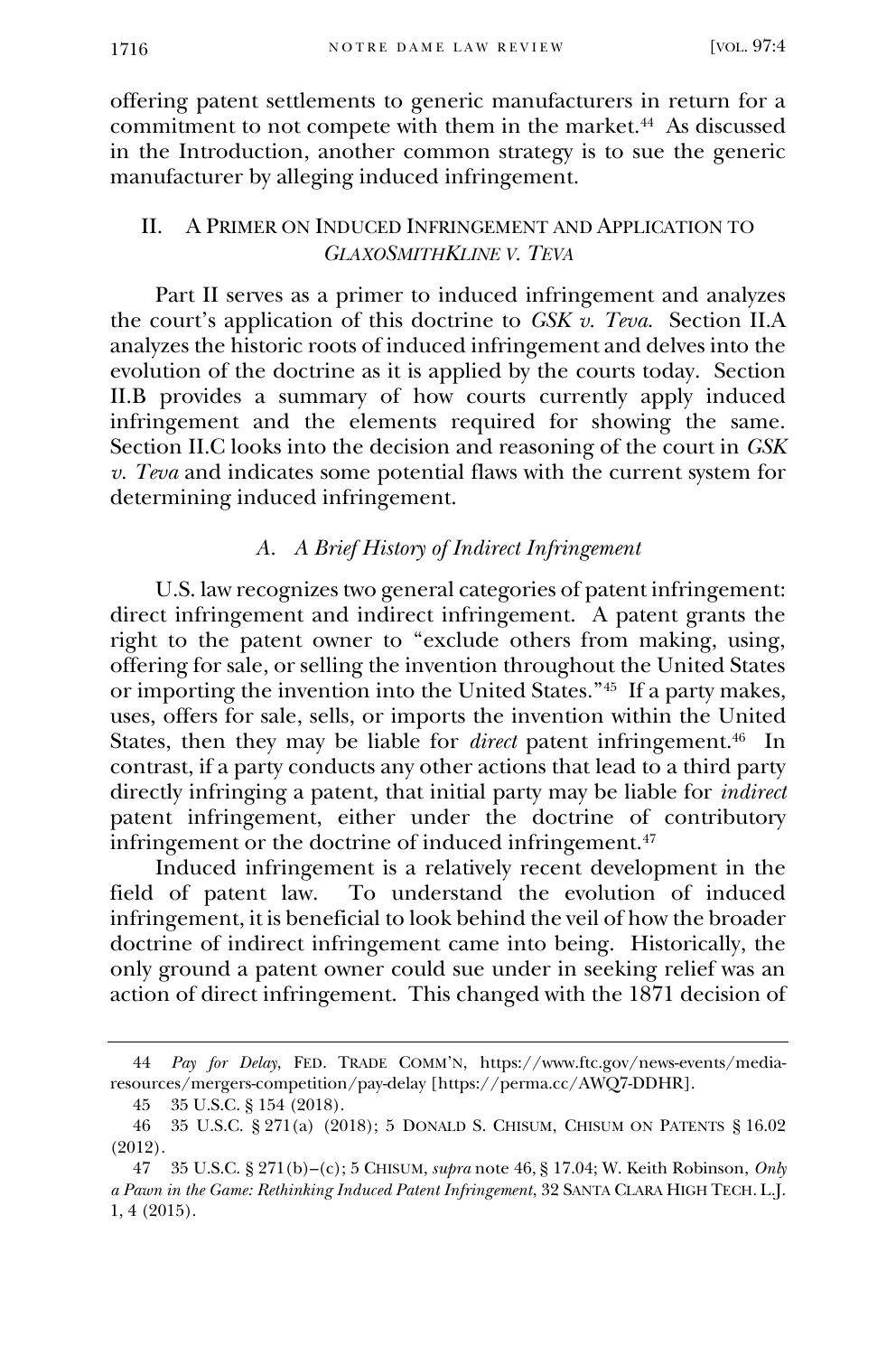*Wallace v. Holmes*, which is the earliest known case recognizing the tort of indirect infringement.<sup>48</sup> In *Wallace*, the doctrine of indirect infringement was invoked "to protect patent rights from subversion by those who, without directly infringing the patent themselves, engage in acts designed to facilitate infringement by others."<sup>49</sup> Indirect infringement thus provided a common-law "cause of action when more than one party was involved in the infringement of a patent."<sup>50</sup>

It has been recognized that the historical foundations of indirect infringement included an equitable element, since the issue was "an expression both of law and morals."<sup>51</sup> Circuit Judge Lourie—a revered member of the Federal Circuit for over thirty years and having a background in chemistry52—delved into the historical aspects of indirect infringement before his appointment to the Federal Circuit, and also found that the foundational matters of indirect infringement should consider an assessment of equity.<sup>53</sup> For over eighty years following the *Wallace* decision, indirect infringement continued as a matter of common law. In 1952, indirect infringement was finally codified in two subcategorizations: induced infringement and contributory infringement.<sup>54</sup> This codification sought to reduce the "[c]onsiderable doubt and confusion as to the scope of" indirect infringement that resulted from "a number of decisions of the courts."<sup>55</sup> In codifying contributory and induced infringement. In codifying contributory and induced infringement, Congress recognized the moral and equitable aspects of such infringement, and did not indicate that codification would remove

50 Robinson, *supra* note 47, at 7.

51 Mercoid Corp. v. Mid-Continent Inv. Co., 320 U.S. 661, 677 (1944) (Frankfurter, J., dissenting).

54 S. REP. NO. 1979, at 6 (1952).

55 *Id.*

<sup>48</sup> Wallace v. Holmes, 29 F. Cas. 74 (1871); RICHARD T. HOLZMANN, INFRINGEMENT OF THE UNITED STATES PATENT RIGHT: A GUIDE FOR EXECUTIVES AND ATTORNEYS 32 (1995) ("In 1871 appeared the first case clearly recognizing that a person can be held to infringe by making or selling an unpatented element for use in a patented combination or process.").

<sup>49</sup> Dawson Chem. Co. v. Rohm & Haas Co., 448 U.S. 176, 188 (1980) (discussing *Wallace*, 29 F. Cas. 74).

<sup>52</sup> *Judge Alan D. Lourie to Receive the 2020 American Inns of Court Professionalism Award for the Federal Circuit*, BUSINESSWIRE (May 5, 2020), https://www.businesswire.com/news /home/20200505005101/en/Judge-Alan-D.-Lourie-to-Receive-the-2020-American-Inns-of-Court-Professionalism-Award-for-the-Federal-Circuit [https://perma.cc/6MHG-UHEP].

<sup>53</sup> Alan D. Lourie, *Contributory and Active Inducement of Infringement in Wake of* Rohm and Haas Company v. Dawson Chemical Company, *in* INFRINGEMENT OF PATENTS 165, 167, 172, 182, 184 (PLI Pats., Copyrights, Trademarks & Literary Property, Course Handbook Ser. No. 132, 1981). Judge Lourie was working as corporate counsel for a large pharmaceutical corporation at the time, providing a practical viewpoint in analyzing induced infringement. *Id.* at 167; *Lourie, Alan David*, FED. JUD. CTR., https://www.fjc.gov /history/judges/lourie-alan-david [https://perma.cc/A46L-TSJV].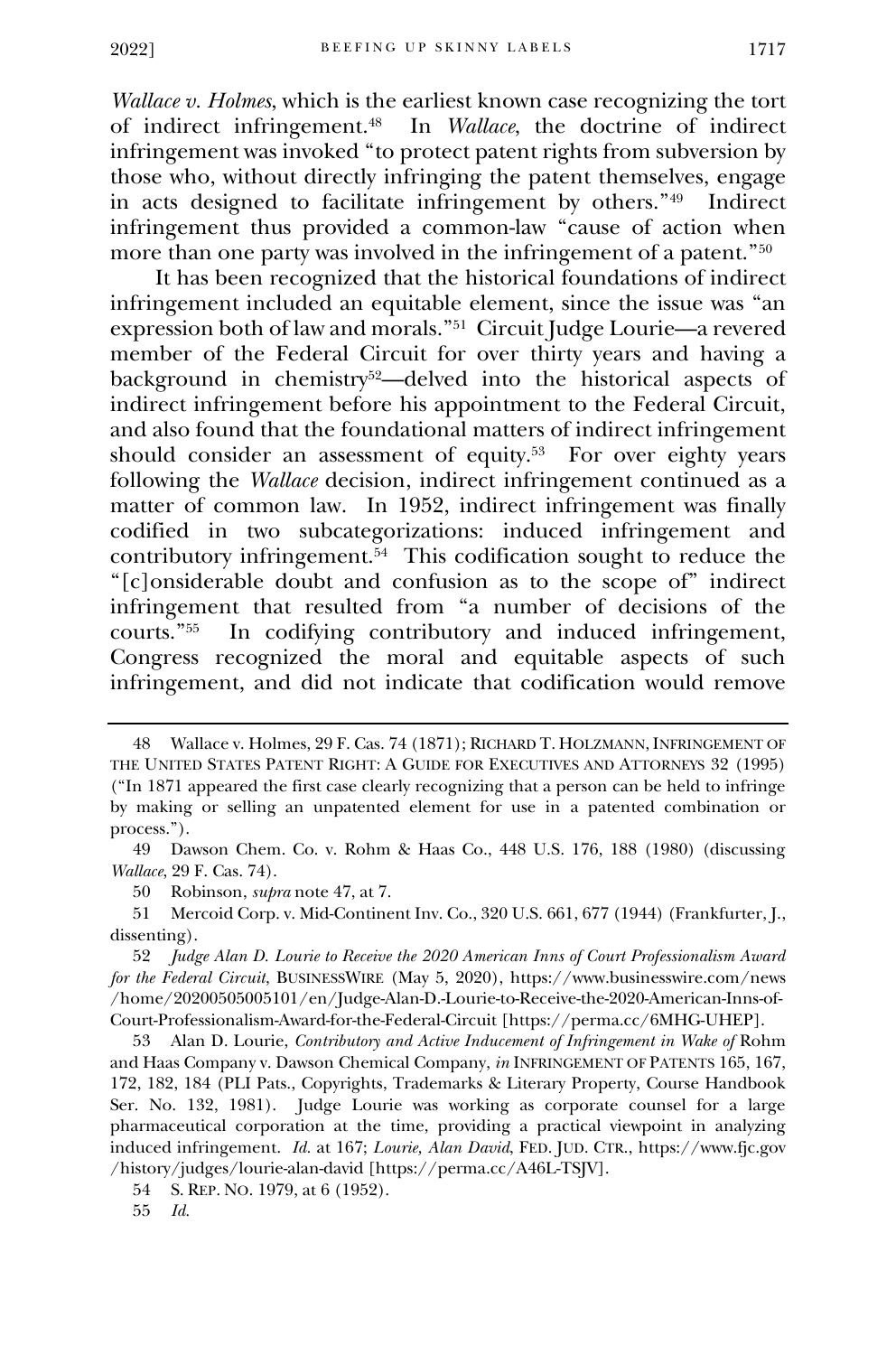these considerations.<sup>56</sup> Nevertheless, interpretation of the statutes around indirect infringement has resulted in an apparent removal of such equitable considerations (as evidenced by the *GSK v. Teva* decision, relying entirely upon the jury's evaluation of factual matters). This is not to say the interpretation of the statute is clear—indeed, "[e]ven the Supreme Court has acknowledged that the inducement statute is ambiguous."<sup>57</sup>

The 1952 codification of indirect infringement clearly split the grounds of indirect infringement—which "recites in broad terms that one who aids and abets an infringement is likewise an infringer"—and contributory infringement—"which is concerned with the usual situation in which contributory infringement arises" and controls, for example, the sale of components that are a material part of a patented invention.<sup>58</sup> The Federal Circuit has recognized that:

 The legislative history of the Patent Act of 1952 indicates that no substantive change in the scope of what constituted "contributory infringement" was intended by the enactment of § 271. However, the single concept of "contributory infringement" was divided between §§ 271(b) and 271(c) into "active inducement" (a type of direct infringement) and "contributory infringement." direct infringement) and "contributory infringement," respectively.<sup>59</sup>

The statutes concerning indirect infringement have not undergone substantive changes since 1952.<sup>60</sup>

#### *B. Finding Induced Infringement*

When a party conducts "activity that 'aids and abets' infringement" of a patent, it is an indication of induced infringement.<sup>61</sup> A showing of induced infringement requires that three elements are met: (i) direct infringement by a third party has occurred; (ii) the inducing party had a specific intent to cause said direct infringement; and (iii) the inducing party does an affirmative act that so induces the third party to infringe.<sup>62</sup> The Supreme Court

<sup>56</sup> *Id.*

<sup>57</sup> Robinson, *supra* note 47, at 5.

<sup>58</sup> S.REP.NO. 1979, at 6; 35 U.S.C. § 271(b) (2018) (the recent codification of induced infringement); *id.* § 271(c) (the recent codification of contributory infringement).

<sup>59</sup> Hewlett-Packard Co. v. Bausch & Lomb, Inc., 909 F.2d 1464, 1469 (Fed. Cir. 1990) (citations omitted).

<sup>60</sup> Patent Act of 1952, Pub. L. No. 82-593, § 271, 66 Stat. 792, 811 (enacting 35 U.S.C. § 271).

<sup>61</sup> MOORE ET AL., *supra* note 11, at 19.

<sup>62</sup> *Id.*; *see also* Corrected Non-Confidential Joint Appendix Volume I of II at Appx168, GlaxoSmithKline LLC v. Teva Pharms. USA, Inc., 976 F.3d 1347 (Fed. Cir. 2020) (No. 18-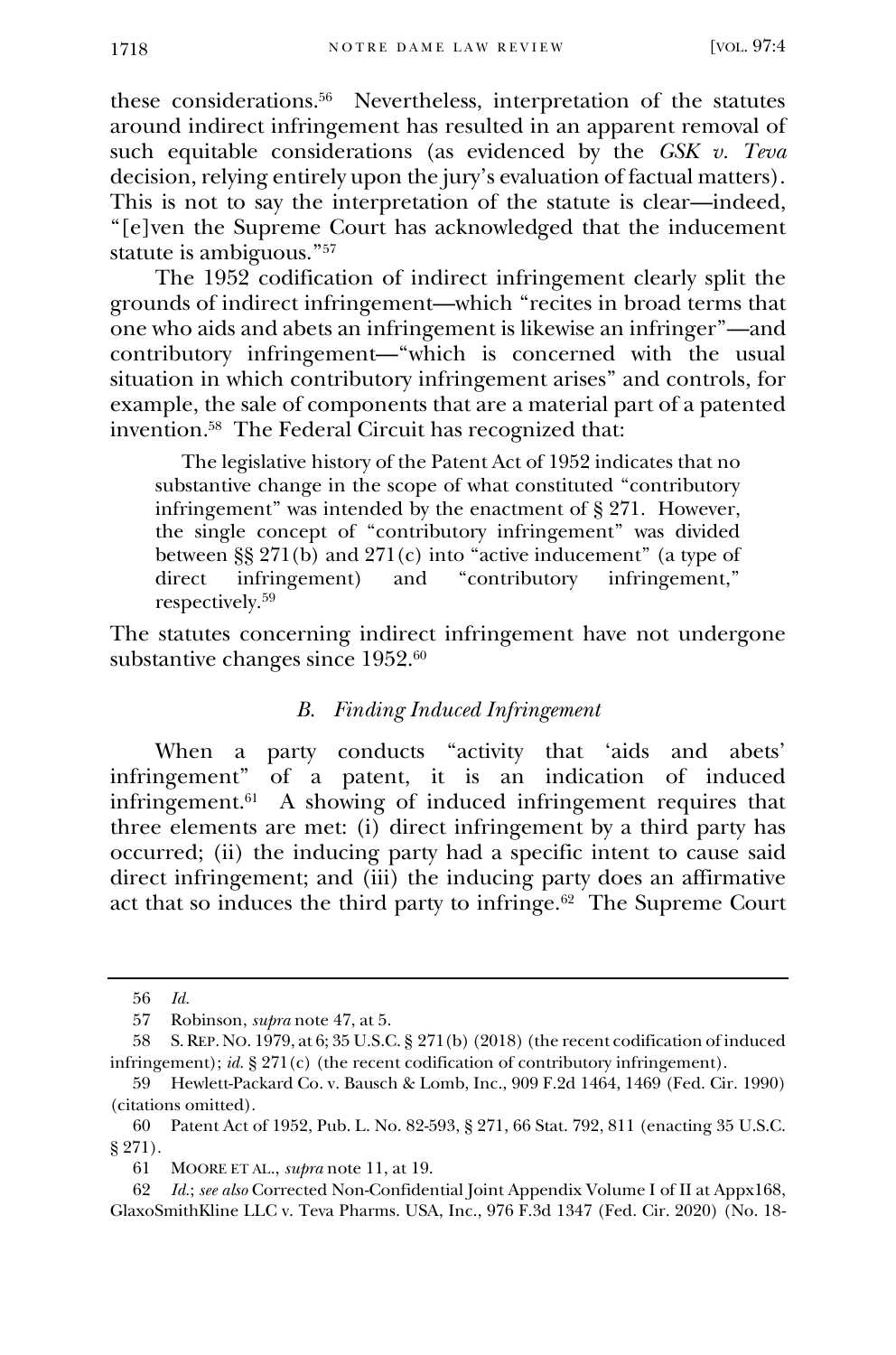recently held that the specific intent parameter further requires the alleged inducer have actual knowledge of the patent and knowledge that its induced act would lead to direct infringement.<sup>63</sup>

With respect to induced infringement, the United States Code states that "[w]hoever actively induces infringement of a patent shall be liable as an infringer."<sup>64</sup> Some logical questions for a practitioner would be: what constitutes active inducement of infringement, and what evidence is required for such a showing?

In generic drug manufacturing cases, the Federal Circuit previously established that, when the brand manufacturer relied on a generic's drug label's instructions along with advertising and marketing to show intent to actively induce infringement, "[t]he question is not just whether [those] instructions describ[e] the infringing mode, . . . but whether the instructions teach an infringing use *such that* we are willing to infer from those instructions an affirmative intent to infringe the patent. *The label must encourage, recommend, or promote infringement*."<sup>65</sup> With respect to evidence showing such active inducement, the Federal Circuit is "of the opinion that proof of actual intent to cause the acts which constitute the infringement is a necessary prerequisite to finding active is a necessary prerequisite to finding active inducement."<sup>66</sup>

#### *C. Active Inducement in* GlaxoSmithKline v. Teva

Tying this understanding of active inducement into the *GSK v. Teva* decision, that court noted that "[e]vidence of active steps taken to encourage direct infringement [sic] such as advertising an infringing use or instructing how to engage in an infringing use, show

66 Hewlett-Packard Co. v. Bausch & Lomb, Inc., 909 F.2d 1464, 1469 (Fed. Cir. 1990).

<sup>1976, -2023) (</sup>jury instructions outlining the requirements for a showing of induced infringement in *GlaxoSmithKline v. Teva*).

<sup>63</sup> Commil USA, LLC v. Cisco Sys., 575 U.S. 632, 632 (2015); Global-Tech Appliances, Inc. v. SEB S.A., 563 U.S. 754, 765–66 (2011). The Federal Circuit has held that inducement requires encouragement of another's infringement, and it's not sufficient to show an alleged inducer only had knowledge of the direct infringer's activities. DSU Med. Corp. v. JMS Co., 471 F.3d 1293, 1306 (Fed. Cir. 2006).

<sup>64</sup> 35 U.S.C. § 271(b) (2018).

<sup>65</sup> Eli Lilly & Co. v. Teva Parenteral Meds., Inc. 845 F.3d 1357, 1368 (Fed. Cir. 2017) (alterations in original) (second emphasis added) (citation omitted) (quoting Takeda Pharms. U.S.A., Inc. v. West-Ward Pharm. Corp., 785 F.3d 625, 631 (Fed. Cir. 2015)); GlaxoSmithKline LLC v. Teva Pharms. USA, Inc., 7 F.4th 1320, 1327 (Fed. Cir. 2021) ("When a plaintiff relies on a drug's label accompanying the marketing of a drug to prove intent, '[t]he label must encourage, recommend, or promote infringement.'" (alteration in original) (quoting *Takeda*, 785 F.3d at 631)); *see also* MOORE ET AL., *supra* note 11, at 19 ("Examples of such active steps include: providing instructions and plans through labels or advertising that enable the buyer to use the product in an infringing manner.").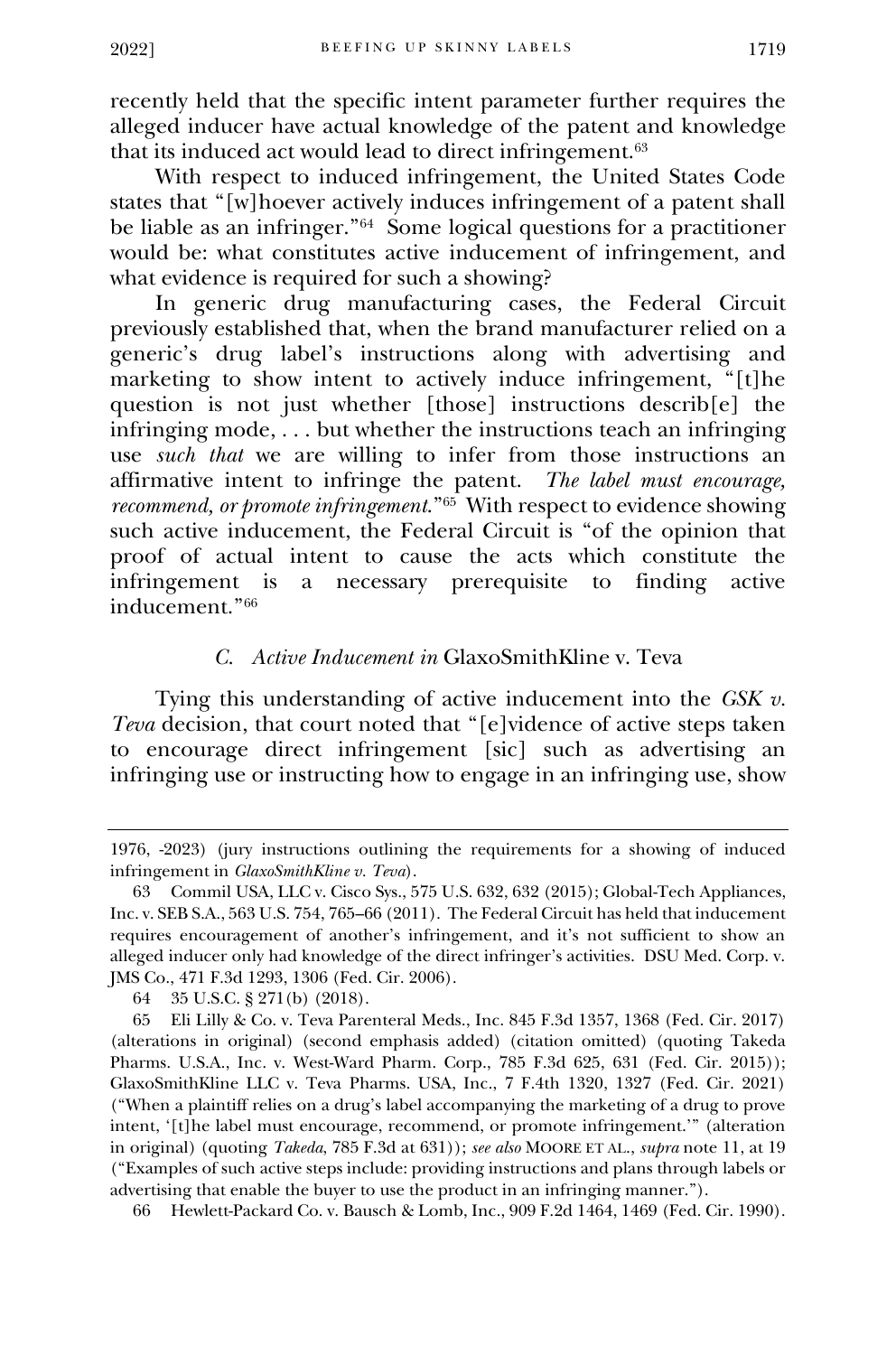an affirmative intent that the product be used to infringe."<sup>67</sup> In the written opinion, however, there was little critical assessment of whether Teva's skinny label instructed a third party how to engage in an infringing use—instead, the court felt it "*must presume the jury* found that Teva" provided "a label that instructed physicians to use it in an infringing manner."<sup>68</sup>

It appears the Federal Circuit is putting the full weight of its decision on the jury members' backs, both holding them up as the ultimate decisionmakers when it comes to the analysis of induced infringement, as well as the scapegoat upon whom any blame shall lie. In finding allegedly "substantial evidence support[ed] that Teva actively induced by marketing a drug with a label encouraging a patented therapeutic use"<sup>69</sup> the court relied on Teva press releases that predated the '000 patent (the patent at issue) and advertising materials which merely noted that Teva's compound was equivalent to GlaxoSmithKline's Coreg (the brand drug at issue).<sup>70</sup> The court also faulted Teva for failing to take down these old press releases once the '000 patent reissued.<sup>71</sup> Equipped with this haphazard assortment of evidence glued together with GlaxoSmithKline's expert witness testimony, the majority feel there is substantial evidence that the jury could have relied upon to find induced infringement.<sup>72</sup>

<sup>67</sup> GlaxoSmithKline LLC v. Teva Pharms. USA, Inc., 7 F.4th 1320, 1333–34 (Fed. Cir. 2021) (quoting Metro-Goldwyn-Mayer Studios Inc. v. Grokster, Ltd., 545 U.S. 913, 915  $(2005)$ .

<sup>68</sup> *Id.* at 1334 (emphasis added) (describing also that in forming its decision, "[w]e assume, as we must, that the jury found the post-MI LVD use infringes the '000 patent, and that Teva's label contained instructions encouraging prescribing carvedilol in a manner that infringes the '000 patent").

<sup>69</sup> *Id.* at 1326 (emphasis omitted). The court stated that the "patented use was on the generic label at all relevant times . . . therefore, Teva failed to carve out all patented indications." *Id.*

<sup>70</sup> *Id.* at 1335 (noting as evidence Teva's product catalogs describing the generic tablets as the "therapeutic equivalent" to the brand compound, and citing to "two relevant press releases" located in the Joint Appendix); Corrected Non-Confidential Joint Appendix Volume I of II at Appx6347, GlaxoSmithKline LLC v. Teva Pharms. USA, Inc., 976 F.3d 1347 (Fed. Cir. 2020) (No. 18-1976, -2023) (a press release dated 2004 stating the generic tablets "are the AB-rated generic equivalent of GlaxoSmithKline's Coreg® Tablets and are indicated for treatment of heart failure and hypertension"); *id.* at Appx6353 (a press release dated 2007 stating the FDA granted approval of the ANDA to market the generic version "of GlaxoSmithKline's cardiovascular agent Coreg®"); U.S. Patent No. RE40,000 (showing the patent reissued January 8, 2008).

<sup>71</sup> *GlaxoSmithKline*, 7 F.4th at 1337.

<sup>72</sup> *Id.* at 1337–38.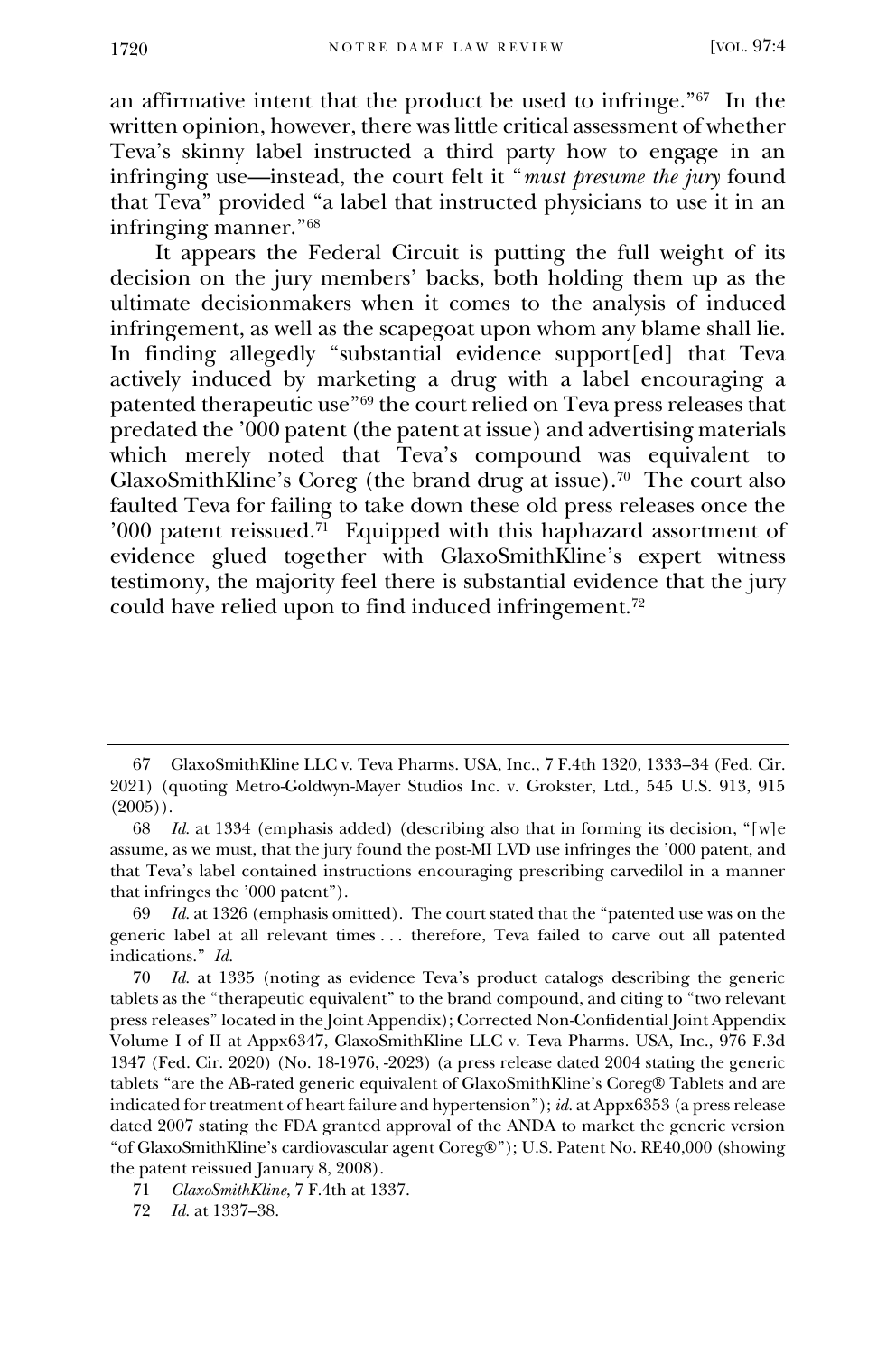In her dissent, Circuit Judge<sup>73</sup> Prost recognized the substantial lack of evidence that the jury purportedly relied on. She noted that:

[GlaxoSmithKline] alleged that, even though Teva's skinny label carved out the very use—indeed, the *only* use—that GSK said was patented, the label showed that Teva intended to encourage an infringing use. GSK also supported its inducement case by pointing to two cursory, pre-patent press releases that announced Teva's drug's approval (or "tentative" approval) and called it the generic equivalent of GSK's brand drug Coreg. inducement—i.e., that Teva had culpable intent to encourage infringement and that its skinny label or press releases caused doctors' prescribing practices—was thin to nonexistent. But a jury found Teva liable all the same. This sometimes happens. And when it does, there is a remedy: a court will reverse a jury's verdict if there is insufficient evidence to support it. The experienced trial judge sensibly did just that.<sup>74</sup>

This split decision is notable in part for the ardency with which Circuit Judge Prost expounds her opinion that the court should not have upheld the jury's verdict due to the lack of substantial evidence. It is clear that both Circuit Judge Prost and District Judge Stark—the judge having the most proximate relationship to the factual information provided to the jury throughout the case—feel there is insufficient evidence for a jury to find induced infringement in this case.<sup>75</sup> There is also a clear concern that this case will lead to follow-along cases in the future, since GlaxoSmithKline may have provided the groundwork for brand manufacturers to pursue induced infringement where there is any combination of a generic skinny label with any vague indication that said generic is equivalent to the brand compound.<sup>76</sup>

In contrast, it appears that Chief Judge Moore and Circuit Judge Newman stand behind the jury, showing hesitance to overturn the jury's decision, but without seeking to reevaluate the weight of the evidence themselves.<sup>77</sup> They also believe the district court judge overreached by reevaluating *de novo* whether Teva's actions actively

<sup>73</sup> Though previously Chief Judge of the Federal Circuit, Circuit Judge Prost vacated the position on May 21, 2021, prior to the rendering of the *GlaxoSmithKline v. Teva* decision. *Id.* at 1323 n.\*\*.

<sup>74</sup> *Id.* at 1342 (Prost, J., dissenting).

<sup>75</sup> *Id.*; GlaxoSmithKline LLC v. Teva Pharms. USA, Inc., 313 F. Supp. 3d 582, 589–90 (D. Del. 2018).

<sup>76</sup> *GlaxoSmithKline*, 7 F.4th at 1359 (Prost J., dissenting) (Judge Prost criticizing "the majority's weakening of intentional encouragement (where describing an infringing use piecemeal—or simply calling a product a 'generic version' or 'generic equivalent'—is now enough)").

<sup>77</sup> *Id.* at 1331 (majority opinion) ("The district court erred in reweighing the evidence and finding against GSK following the jury's verdict in its favor.").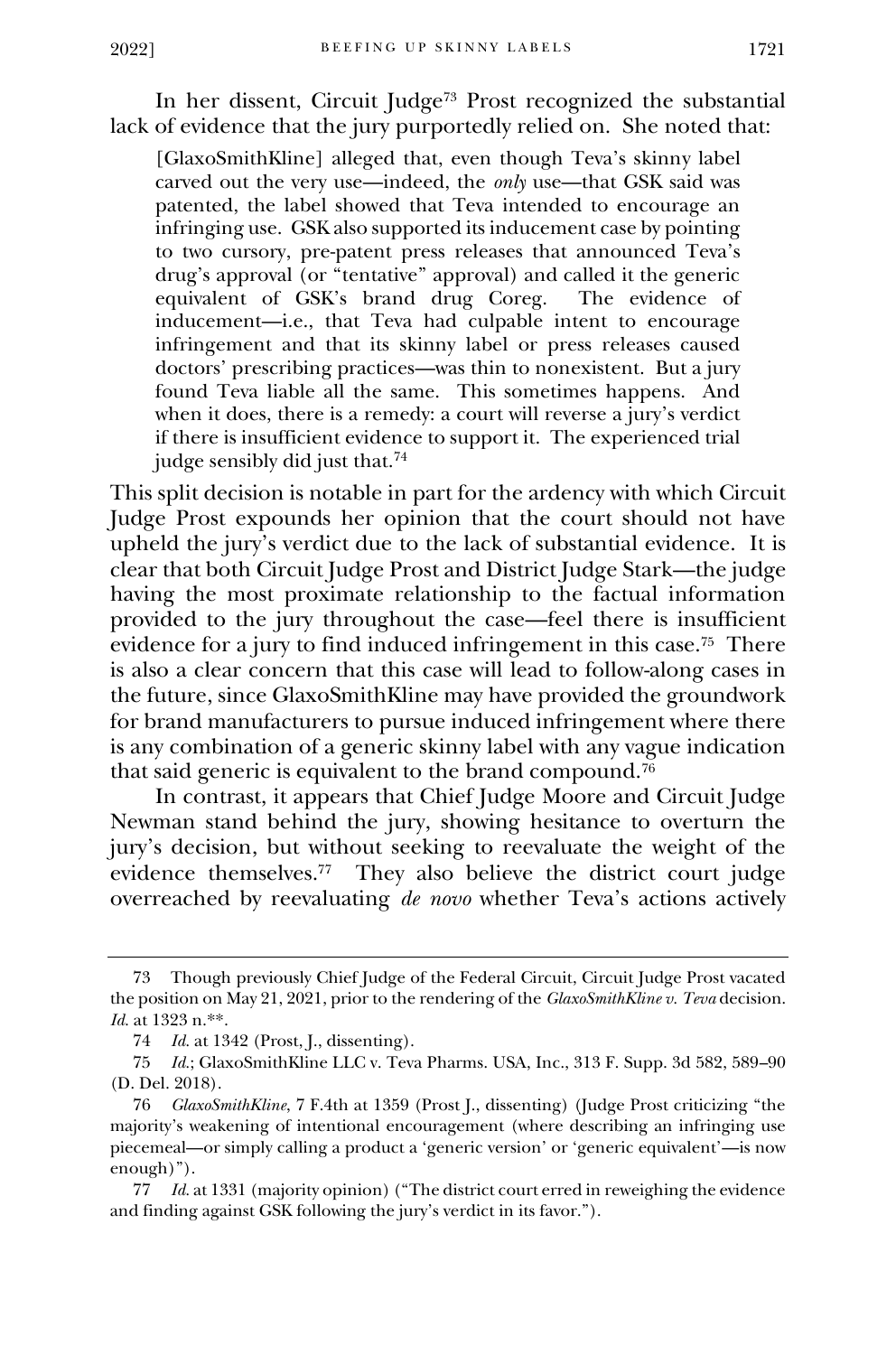induced others to infringe, since the opinion of the court is that this aspect—like all other aspects of induced infringement—is a question of fact.<sup>78</sup>

As discussed further in Part III, there is no requirement that all elements of induced infringement be treated as questions of fact. If a judge is in a better position to evaluate certain aspects of inducement, it can enable a more balanced approach to deciding matters of induced infringement. This would not be the first time the patent litigation landscape has turned a practiced question of fact for the jury into a question of law for the judge's evaluation. Applying this line of thinking to *GSK v. Teva*, it would have been well within the district judge's realm to evaluate the evidence of the generic skinny label and Teva's marketing materials to determine whether Teva had actively induced others to infringe on GlaxoSmithKline's patent.

#### III. INDUCED INFRINGEMENT AS A MIXED QUESTION OF FACT AND LAW

The *Markman* decision discussed further herein invites the judicial system to consider whether elements of patent law are better evaluated by the court, and also suggests some issues may be split such that some factors are evaluated by the jury and others are evaluated by the court. Part III will argue that the court—not the jury—should decide whether there has been a sufficient showing that the alleged inducer had the requisite intent that the acts it induced would actually lead to direct patent infringement. Section III.A sets forth the groundwork and introduces the argument that determining whether a party had actual intent to induce others to infringe a patent should be a question of law. Section III.B walks through the *Markman* decision and maps a similar analysis to the issue at hand to evidence that the Supreme Court's prior considerations can result in finding that the issue of intent to induce should be a question of law. Section III.C provides a brief summary of the analysis from Section III.B and responds to potential criticisms of this proposal.

#### *A. Induced Infringement's Partial Question of Law*

One manner of resolving the issue of wayward juries having a disproportionate impact on decisions of induced infringement would be for the courts to treat portions of inducement as a question of law rather than a question of fact. The notion that controversies in patent

<sup>78</sup> *Id.* at 1330 ("Critically, the district court erred by treating this fact question whether the post-MI LVD indication instructs a physician to prescribe carvedilol for a claimed use—as though it were a legal one for it to decide *de novo*.").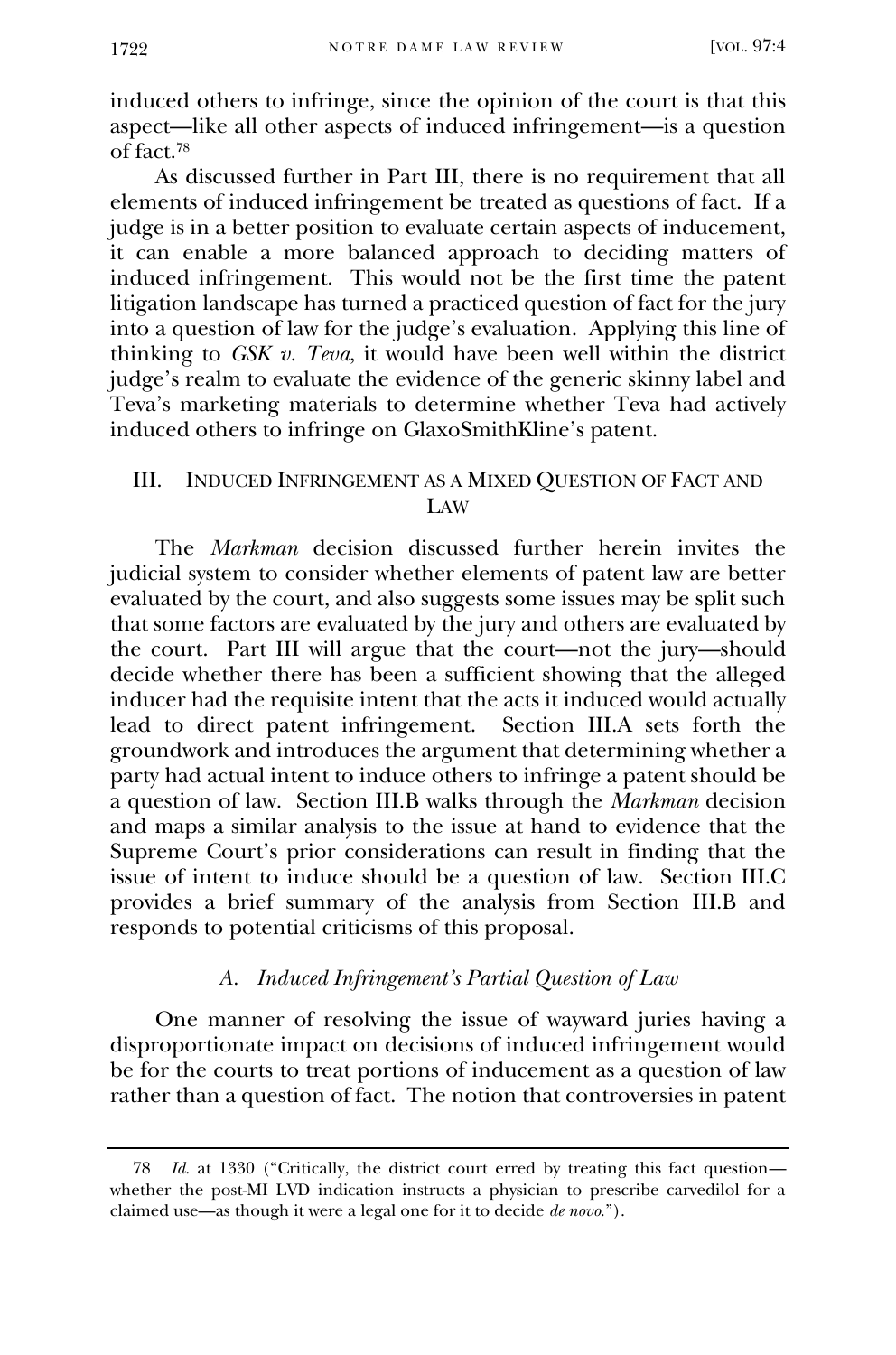law ought to be treated as a mixed combination of fact and law is not novel, $\frac{79}{9}$  and the concept of taking something that has been treated as a question of fact for juries from their purview and giving it to the courts is not a radical idea.<sup>80</sup> While patent infringement is generally a question of fact, there is an underlying question of law. For example, where "there is no dispute as to the evidentiary facts . . . the question of infringement resolves itself into one of law," depending on comparisons between the patent claims, the accused device, and the application of the rule of equivalency.<sup>81</sup> Where "facts are not in dispute, infringement becomes a matter of law."<sup>82</sup>

This is not to say that the jury ought not be involved in deciding questions of induced infringement. It is not doubted that to determine whether infringement occurred is a question of fact that should be resolved by a jury, $83$  nor is it contested that, with induced infringement specifically, there are factual issues that should be considered by the factfinder. There exist, however, certain aspects within the determination of induced infringement that are best resolved by the court, and in patent law there is a long history of mixing questions of law and questions of fact.<sup>84</sup> Elements of induced infringement may be treated akin to obviousness in patent law, which is a question of law with a consideration of underlying factual bases.<sup>85</sup>

Because Congress has failed to provide clear guidance with respect to the manner in which induced infringement is determined, it is well within the Court's power to provide the boundaries.<sup>86</sup> Taking any one element for determining induced infringement away from the jury and giving it to the court would result in a more balanced inquiry and uniform results, incorporating the default reverence given to the jury while also considering the insights from the experienced and knowledgeable court. The next logical step is evaluating whether any

84 *See id.* at 607.

<sup>79</sup> Gugliuzza, *supra* note 25, at 607.

<sup>80</sup> *See* Markman v. Westview Instruments, Inc., 517 U.S. 370, 388 (1996).

<sup>81</sup> Kemart Corp. v. Printing Arts Rsch. Lab'ys, Inc., 201 F.2d 624, 627 (9th Cir. 1953); *see also* Del Francia v. Stanthony Corp., 278 F.2d 745 (9th Cir. 1960); Hansen v. Colliver, 282 F.2d 66 (9th Cir. 1960).

<sup>82</sup> Perkin-Elmer Corp. v. Computervision Corp., 680 F.2d 669, 671 (9th Cir. 1982), *aff'd on reh'g*, 732 F.2d 888 (Fed. Cir. 1984).

<sup>83</sup> Gugliuzza, *supra* note 25, at 634 ("Under longstanding Supreme Court precedent, infringement is a question of fact for the jury." (citing *Markman*, 517 U.S. at 384)).

<sup>85</sup> Graham v. John Deere Co., 383 U.S. 1, 17 (1966).

<sup>86</sup> *Markman*, 517 U.S. at 376 (holding "the interpretation of claim terms to be the exclusive province of the court"); Marbury v. Madison, 5 U.S. (1 Cranch) 137, 177 (1803) ("It is emphatically the province and duty of the judicial department to say what the law  $is.$ ").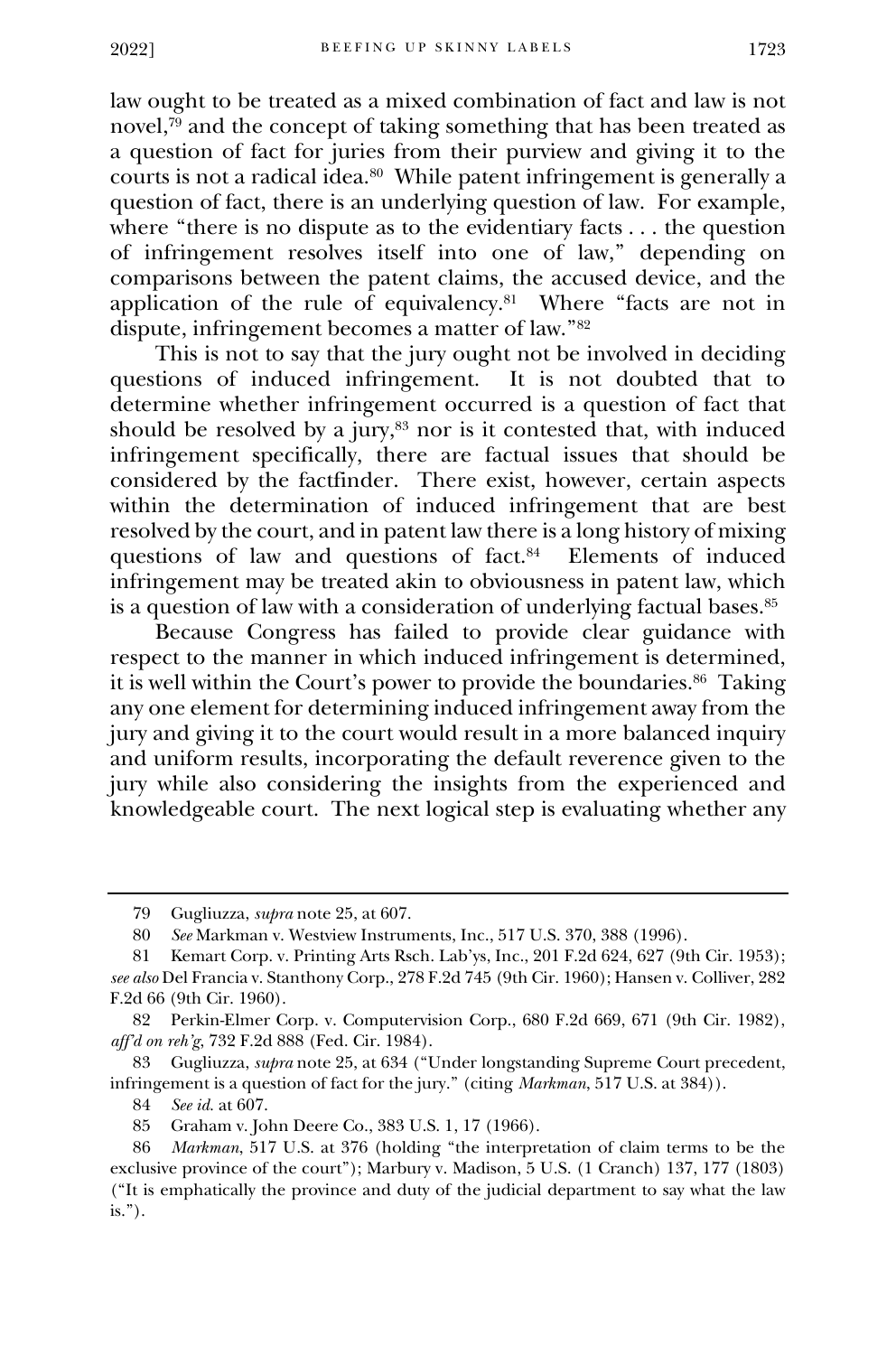of the elements of induced infringement would better be decided by the court rather than the jury.

As discussed in Section II.B, there are three elements to be considered in evaluating whether induced infringement exists: (i) an affirmative act by the alleged inducer that actually causes a direct act of infringement;<sup>87</sup> (ii) a specific intention to induce another party to infringe the patent;<sup>88</sup> and (iii) that the infringement by the other party actually occurs.<sup>89</sup> Currently, a finding of a specific intention to induce another party to infringe a patent requires the alleged inducer have actual knowledge of the patent and knowledge that the induced acts would result in patent infringement.<sup>90</sup> This Note recognizes that the determination of whether a direct act of infringement actually occurred is a question of fact that belongs to the jury.<sup>91</sup> Similarly, it seems the determination of whether the alleged inducer's affirmative act actually caused a direct act of infringement is best determined by the jury weighing evidence provided by the parties.

However, this Note suggests that the question of whether the alleged inducer *intended* and had knowledge that its induced act would lead to infringement has underlying tones of maliciousness, and may best be characterized as an issue that should rightly be determined by the court. It is not sufficient to show that the alleged inducer had

87

Hautau v. Kearney & Trecker Corp., 179 F. Supp. 490, 492–93 (E.D. Mich. 1959).

88 Global-Tech Appliances, Inc. v. SEB S.A., 563 U.S. 754, 760 (2011) ("Although the text of § 271(b) makes no mention of intent, we infer that at least some intent is required. The term 'induce' means '[t]o lead on; to influence; to prevail on; to move by persuasion or influence.' Webster's New International Dictionary 1269 (2d ed. 1945). The addition of the adverb 'actively' suggests that the inducement must involve the taking of affirmative steps to bring about the desired result, see *id*., at 27. When a person actively induces another to take some action, the inducer obviously knows the action that he or she wishes to bring about.").

89 MOORE ET AL.,*supra* note 11, at 19; *see also infra*, Section II.B. Induced infringement under 35 U.S.C. § 271(b) cannot be found unless an act of direct infringement under 35 U.S.C § 271(a) occurs. Limelight Networks, Inc. v. Akamai Techs., Inc., 572 U.S. 915, 917 (2014).

90 *Global-Tech*, 563 U.S. at 765–66.

91 To determine otherwise would be to directly conflict with the Supreme Court's teaching that whether or not infringement has occurred under 35 U.S.C. § 271(a) is the purview of the jury. Markman v. Westview Instruments, Inc., 517 U.S. 370, 372 (1996) ("[W]hether infringement occurred . . . 'is a question of fact, to be submitted to a jury.'" (quoting Winans v. Denmead, 56 U.S. (15 How.) 330, 338 (1854)).

<sup>[</sup>T]he legislative history of § 271(b) indicates that Congress did not intend to impose liability on persons for activities not actually resulting in direct infringement. . . . Since the term "actively induce infringement" is not clearly in derogation of the common law of contributory infringement, this court must conclude that Congress intended this term to cover situations in which actual infringement results from "active inducement."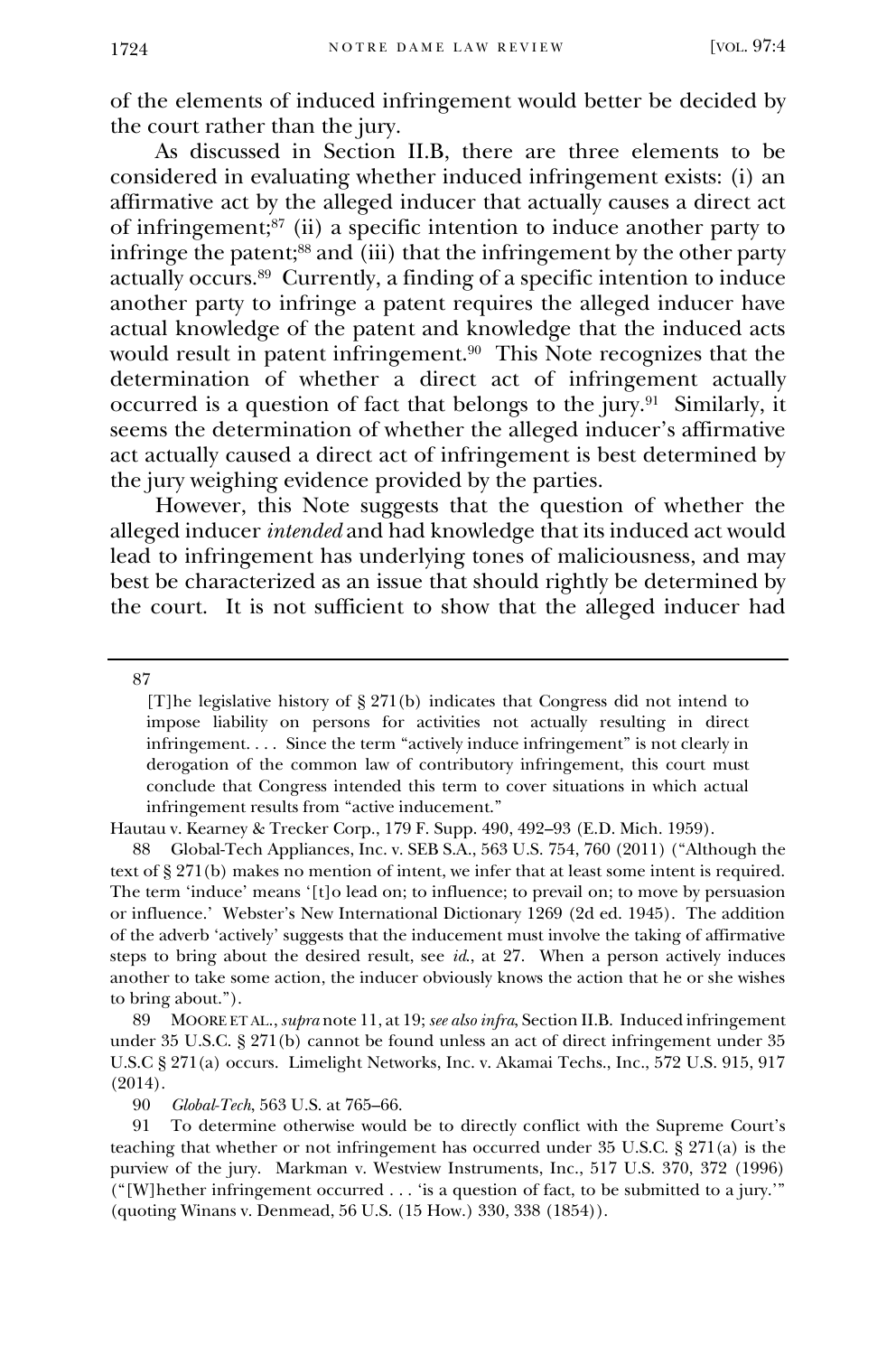knowledge that some of its users may end up infringing the patent; induced infringement requires *intent* to cause such action.<sup>92</sup> Under this proposed construction, as with the *Markman* decision, the statutory right of trial by jury in patent infringement would still exist—it would still be for the jury to decide whether or not infringement actually occurred,<sup>93</sup> and the jury would decide numerous of the other elements of inducement as well.

With this novel evaluation of induced infringement, one of the more contentious issues of *GSK v. Teva* could be determined by the court and would be a question of law reviewable *de novo*. The judges disagreed as to whether sufficient evidence existed for a jury to find that Teva had knowledge its actions (i.e., providing a skinny label and marketing materials) would actually lead to inducement to infringe GlaxoSmithKline's '000 patent. $94$  By accepting this issue as a question of law, decisions of induced infringement would become more equitable and consistent.

#### *B. Basis in Precedent:* Markman

The Supreme Court has not yet considered if courts may determine, as a matter of law, whether an alleged inducer intended that its induced act would lead to infringement.<sup>95</sup> However, this would not be the first time the judiciary took an issue that had previously been

<sup>92</sup> Warner-Lambert Co. v. Apotex Corp., 316 F.3d 1348, 1365 (Fed. Cir. 2003) ("[I]ntent to induce infringement cannot be inferred even when the defendant has actual knowledge that some users of its product may be infringing the patent.").

<sup>93</sup> 5 DONALD R.CHISUM, CHISUM ON PATENTS § 17.04, Lexis (database updated March 2022) ("[T]he Supreme Court confirmed that a person may not 'be liable for inducing infringement of a patent under 35 U.S.C. § 271(b) when no one has directly infringed the patent under § 271(a) or any other statutory provision.'" (quoting *Limelight Networks, Inc.*, 572 U.S. at 917)).

<sup>94</sup> GlaxoSmithKline LLC v. Teva Pharms. USA, Inc., 7 F.4th 1320, 1339–40 (Fed. Cir. 2021) (Chief Judge Moore and Circuit Judge Newman supporting the per curium decision that there was sufficient evidence of causation to establish inducement); *id.* at 1342 (Prost, J., dissenting) (Circuit Judge Prost arguing "[t]he evidence of inducement—i.e., that Teva had culpable intent to encourage infringement and that its skinny label or press releases caused doctors' prescribing practices—was thin to nonexistent . . . a court will reverse a jury's verdict if there is insufficient evidence to support it."); GlaxoSmithKline LLC v. Teva Pharms. USA, Inc., 313 F. Supp. 3d 582, 591 (D. Del. 2018) (District Judge Stark finding "that neither sufficient nor substantial evidence supports the jury's finding of inducement. . . . Without proof of causation, which is an essential element of GSK's action, a finding of inducement cannot stand").

<sup>95</sup> *See* Timothy R. Holbrook, *The Supreme Court's Quiet Revolution in Induced Patent Infringement*, 91 NOTRE DAME L. REV. 1007, 1007, 1011–25 (2016) (describing that only four Supreme Court decisions have considered induced infringement—three generally dealing with the mental state of knowingly inducing infringement, and one declining to expand the scope of the statute to include divided infringement).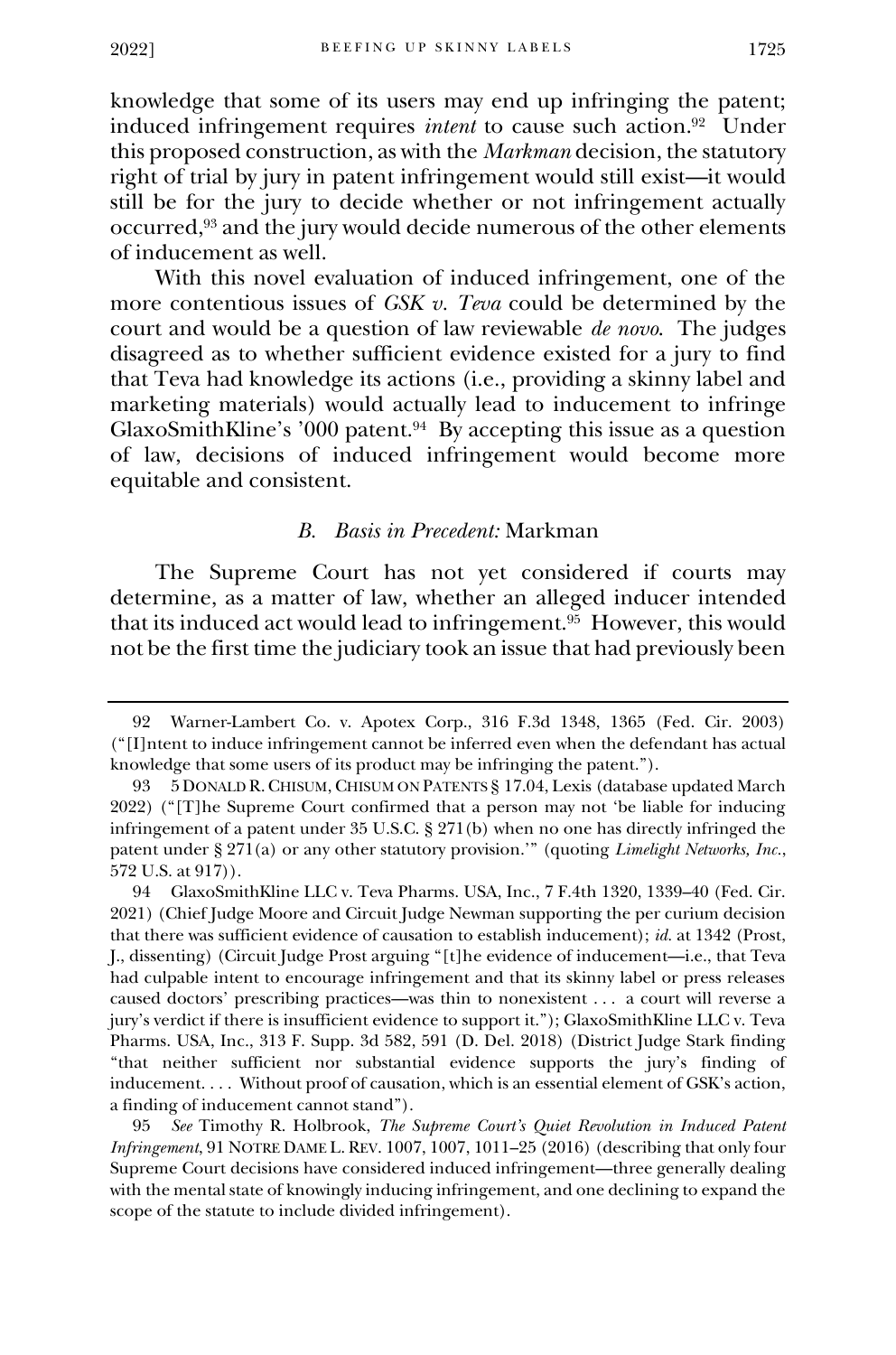considered a question of fact to be resolved by juries and gave it to the courts as a question of law. In patent infringement, the interpretation of patent claim terms had for a period of time been the duty of the jury, but this practice was reversed in 1996 when the Supreme Court unanimously held that "judges, not juries, are the better suited to find the acquired meaning of patent terms" in *Markman v. Westview Instruments*. 96  *Markman* invites a similar analysis in other avenues of patent law to determine whether something may better be considered by courts, not juries.

Although there is a right to have a jury consider certain factual questions—as codified in the Seventh Amendment—*Markman* evidences the Supreme Court may characterize issues as questions of law rather than fact.<sup>97</sup> The judicial system has the power to resolve this issue since Congress has not yet provided guidance.<sup>98</sup> This Note concerns only such evaluation of a single element of induced infringement, not the broader catalogue of indirect infringement. That analysis will be left to others who may be interested in such an approach.

In assessing whether elements of an alleged inducer's intent can be analyzed as a question of law, this Note proposes evaluating the matter in much the same manner that the Court did in *Markman*. Subsection III.B.1 evaluates the Seventh Amendment right to a jury trial, the "historical test" for determining whether such right exists for a given matter, and the Court's analysis in finding that a jury trial was not necessary in questions of claim construction. Subsection III.B.2 mimics the evaluation of *Markman* by reviewing the application of the historical test to the issue at hand. Subsection III.B.3 evaluates historical test to the issue at hand. additional factors described by the *Markman* decision in evaluating whether an issue is a question of fact or a question of law.

#### 1. The "Historical Test" and *Markman*'s Evaluation

The Seventh Amendment encapsulates the constitutional right to a jury in certain civil cases.<sup>99</sup> The Supreme Court has recognized that,

<sup>96</sup> 517 U.S. 370, 388 (1996).

<sup>97</sup> U.S. CONST. amend. VII ("In Suits at common law, where the value in controversy shall exceed twenty dollars, the right of trial by jury shall be preserved, and no fact tried by a jury shall be otherwise re-examined in any Court of the United States, than according to the rules of the common law.").

<sup>98</sup> "It is emphatically the province and duty of the judicial department to say what the law is." Marbury v. Madison, 5 U.S. (1 Cranch) 137, 177 (1803).

<sup>99</sup> U.S. CONST. amend. VII ("In Suits at common law, where the value in controversy shall exceed twenty dollars, the right of trial by jury shall be preserved, and no fact tried by a jury shall be otherwise re-examined in any Court of the United States, than according to the rules of the common law.").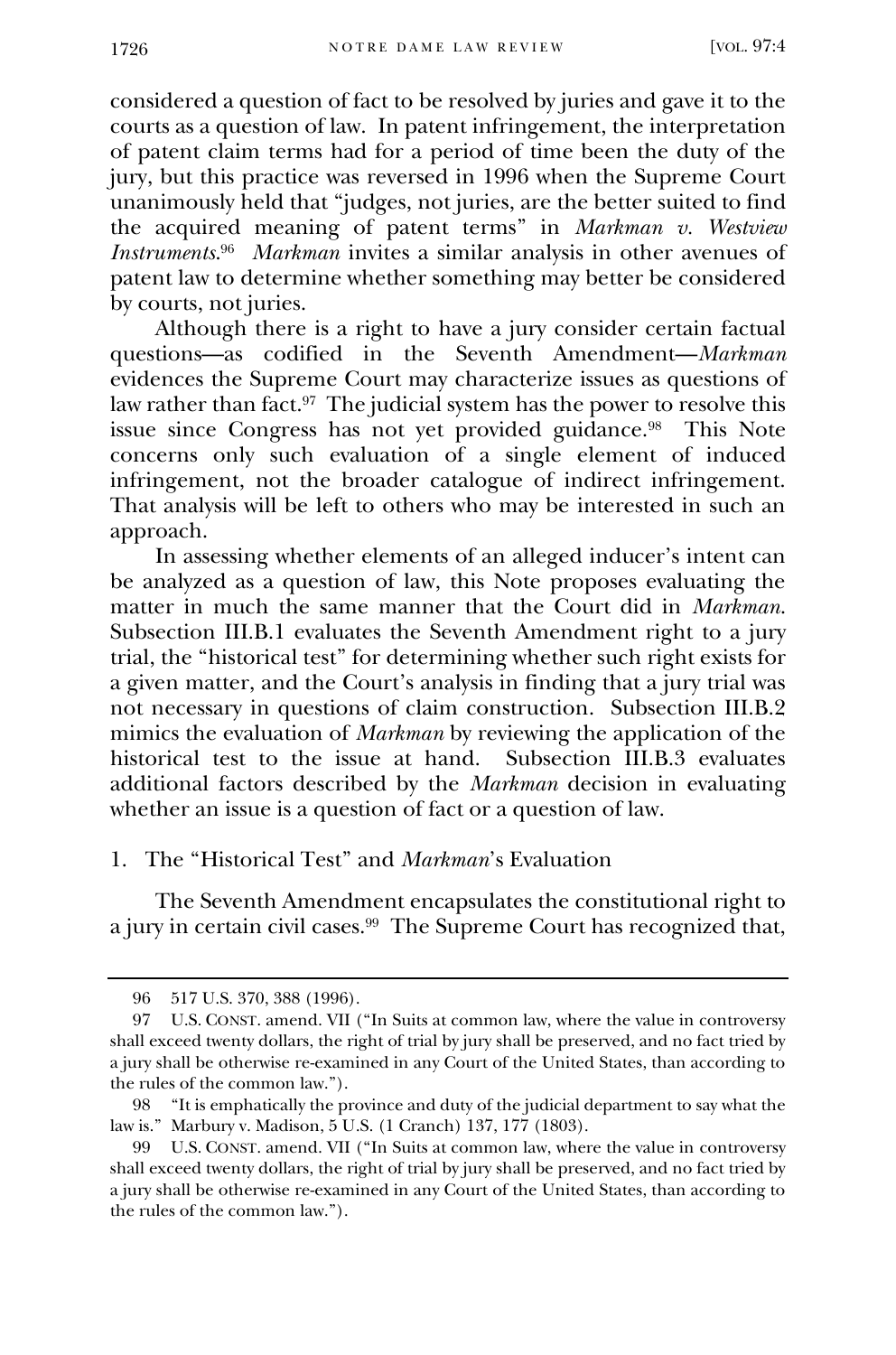"[s]ince Justice Story's day" in the early 1800s, the Court has "understood that '[t]he right of trial by jury thus preserved [by the Seventh Amendment] is *the right which existed* under the English common law *when the Amendment was adopted*.'"<sup>100</sup> Where such right to a jury trial did not exist under English common law when the Seventh Amendment was ratified in 1791, there is no constitutional requirement that a jury hear the issue:

 Omission of provision for a jury has been upheld . . . on the ground that the suit in question was not a suit at common law within the meaning of the Amendment, or that the issues raised were not particularly legal in nature. Where there is no direct historical antecedent dating to the amendment's adoption, the court may also consider whether existing precedent and the sound administration of justice favor resolution by judges or juries.<sup>101</sup>

Determining whether such jury right exists is called the "historical test."<sup>102</sup> To apply the "historical test," the Court first determines whether the cause of action was directly or analogously tried at law at the time of the passage of the Seventh Amendment, then the Court evaluates "whether a particular issue occurring within a jury trial . . . is itself *necessarily* a jury issue, the guarantee being *essential* to preserve the right to a jury's resolution of the ultimate dispute."<sup>103</sup>

With regard to the first step of the historical test, *Markman* recognized that the broader issue—patent infringement—was a matter to be tried before a jury at the time the Seventh Amendment was adopted.<sup>104</sup> However, in looking to the second step of the historical test, the *Markman* Court noted that "when, as here, *the old practice provides no clear answer* . . . we are forced to make a judgment about the scope of the Seventh Amendment guarantee without the benefit of any foolproof test."<sup>105</sup> When past practice does not provide an obvious answer, the Court must consider whether a jury trial is fundamental to preserve a common-law right for that particular issue by looking at historical context.<sup>106</sup> In *Markman*, the Court—after evaluating the

<sup>100</sup> *Markman*, 517 U.S. at 376 (second alteration in original) (emphasis added) (quoting Balt. & Carolina Line, Inc. v. Redman, 295 U.S. 654, 657 (1935)).

<sup>101</sup> *Amdt7.1.2.1 Identifying Cases Requiring a Jury Trial*, CONST. ANNOTATED (footnote omitted), https://constitution.congress.gov/browse/essay/amdt7\_1\_2\_1/ [https://perma.cc/P5RD-2HPG].

<sup>102</sup> *Markman*, 517 U.S. at 376 (citing Charles W. Wolfram, *The Constitutional History of the Seventh Amendment*, 57 MINN. L. REV. 639, 640–43 (1973)).

<sup>103</sup> *Id*. at 376–77 (emphasis added).

<sup>104</sup> *Id.* at 377 ("[T]here is no dispute that infringement cases today must be tried to a jury, as their predecessors were more than two centuries ago.").

<sup>105</sup> *Id.* (emphasis added).

<sup>106</sup> *Id.* at 377–78 ("[T]he answer to the second question 'must depend on whether the jury must shoulder this responsibility as *necessary to preserve the "substance of the common-law*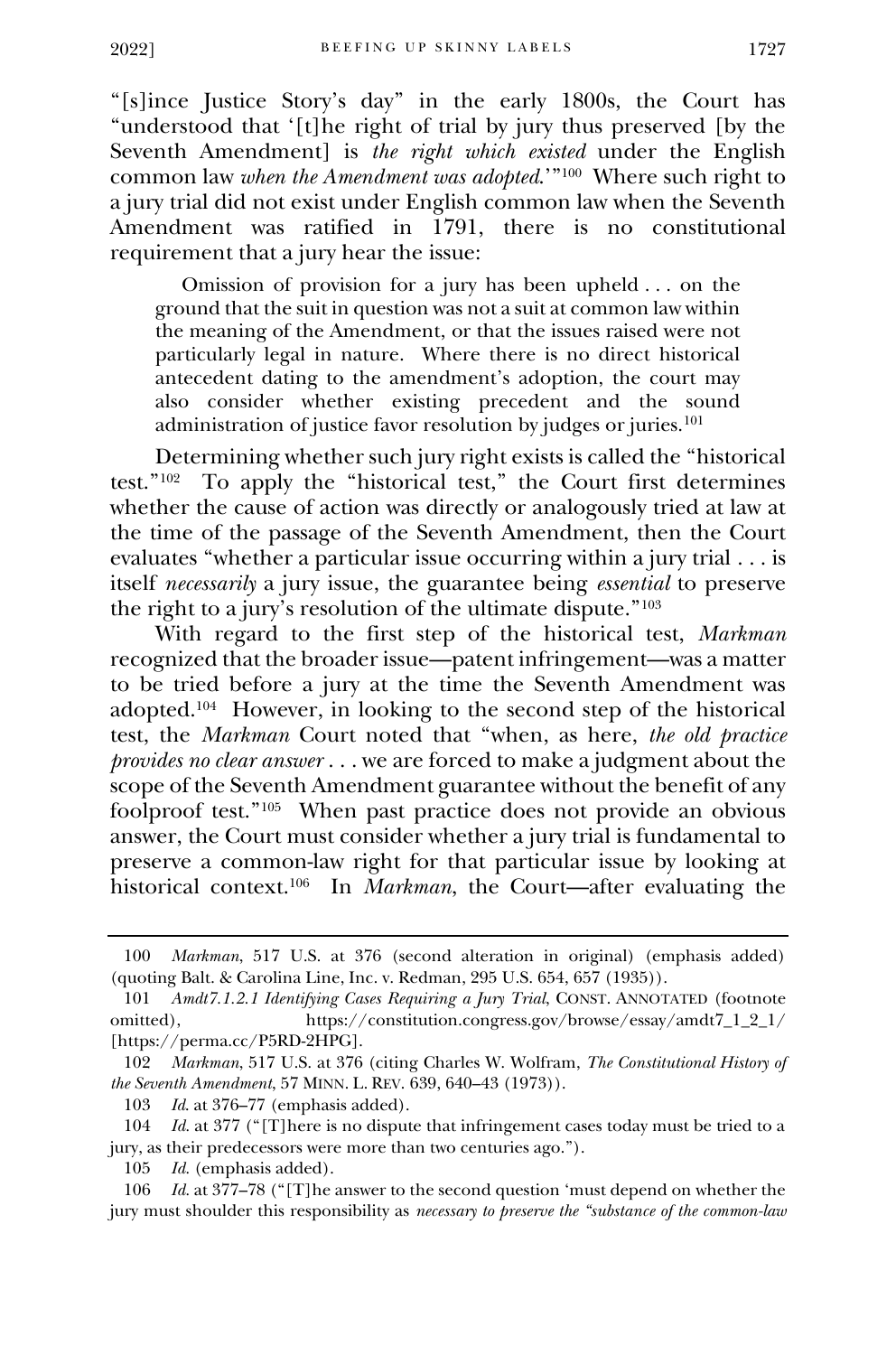practice of courts at the time the Seventh Amendment was adopted held that "evidence of common-law practice at the time of the framing does not entail application of the Seventh Amendment's jury guarantee to the construction of the claim" and thereafter evaluated other parameters.<sup>107</sup>

This is not to say that there was no historical evidence that juries were somehow involved in claim construction—to the contrary, there are historical documents that suggest juries had some say in claim construction arguments in some circumstances. What the *Markman* decision highlights, however, is that where the past participation of jury involvement is confusing or haphazard, *the historical test is not dispositive*. 108

The lack of clear historical precedent is a particular issue with matters involving patent litigation. The *Markman* Court noted:

Although by 1791 more than a century had passed since the enactment of the Statute of Monopolies, which provided that the validity of any monopoly should be determined in accordance with the common law, *patent litigation had remained within the jurisdiction of the Privy Council* until 1752 and hence *without the option of a jury trial*. Indeed, the state of patent law in the common-law courts before 1800 led one historian to observe that "the reported cases are destitute of any decision of importance. . . . At the end of the eighteenth century, therefore, the Common Law Judges were left to pick up the threads of the principles of law without the aid of recent and reliable precedents." Earlier writers expressed similar discouragement at patent law's amorphous character, and, as late as the 1830's, English commentators were irked by enduring confusion in the field.<sup>109</sup>

Overall, the *Markman* Court found that there was a lack of evidence of jury involvement in claim construction predating the Seventh Amendment.<sup>110</sup> Where there is a lack of historical clarity, "the

110 *Id.* at 384.

*right of trial by jury."* Only those incidents which are regarded as fundamental, as inherent in and of the essence of the system of trial by jury, are placed beyond the reach of the legislature.'" (citations omitted) (quoting Tull v. United States, 481 U.S. 412, 426 (1987)).

<sup>107</sup> *Id.* at 384.

<sup>108</sup> *Id.* at 388 ("Where history and precedent provide no clear answers, functional considerations also play their part in the choice between judge and jury to define terms of art."); *id.* at 380 ("Few of the case reports even touch upon the proper interpretation of disputed terms in the specifications at issue and none demonstrates that the definition of such a term was determined by the jury. This absence of an established practice should not surprise us, given the primitive state of jury patent practice at the end of the 18th century, when juries were still new to the field." (footnote omitted) (citations omitted)).

<sup>109</sup> *Id.* at 380–81 (emphasis added) (footnote omitted) (citations omitted) (quoting E. Wyndham Hulme, *On the Consideration of the Patent Grant, Past and Present*, 13 L. Q. REV. 313, 318 (1897)).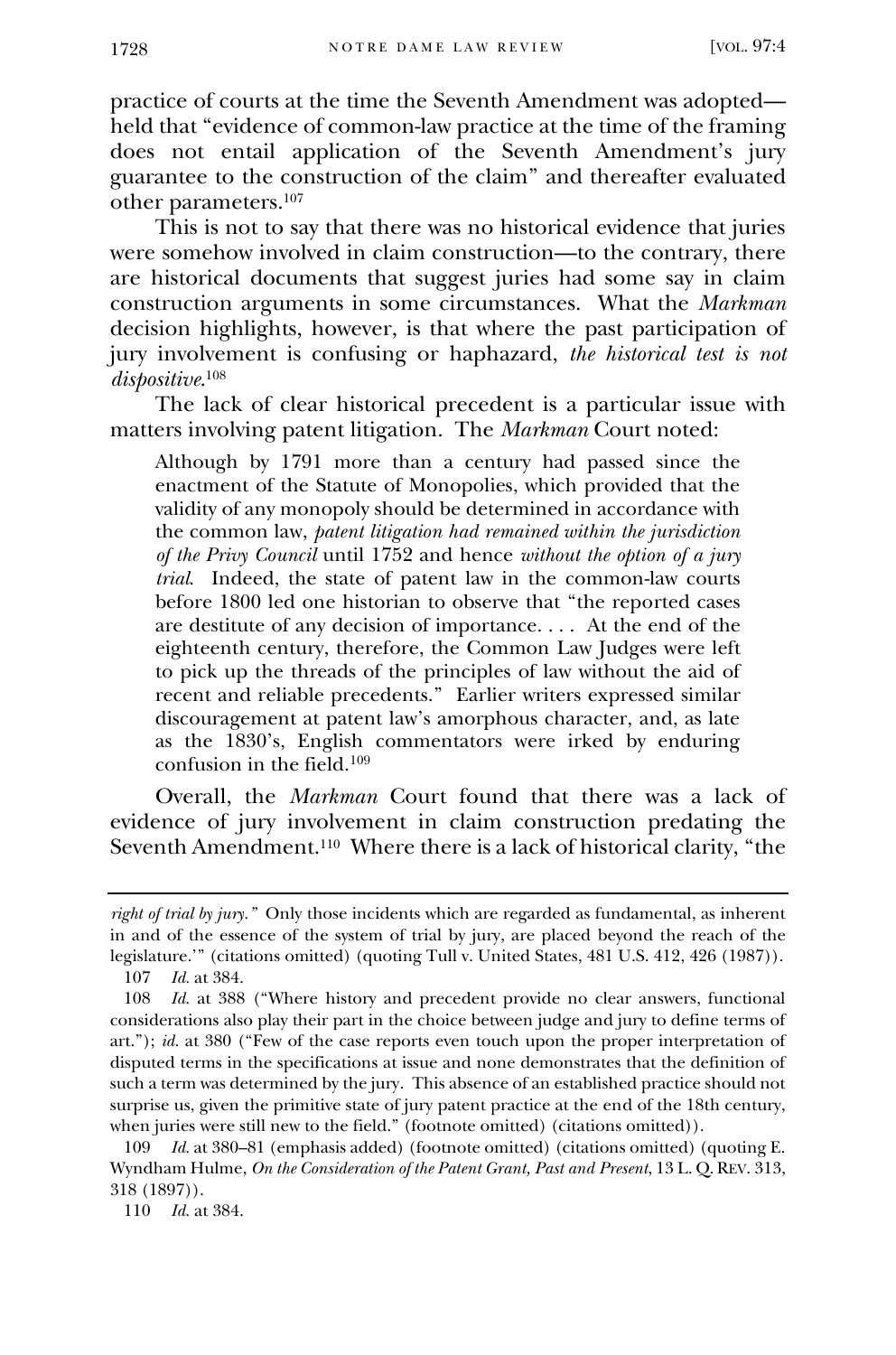fact/law distinction at times has turned on a determination that, as a matter of the sound administration of justice, one judicial actor is better positioned than another to decide the issue in question."<sup>111</sup> Finding that neither history nor precedent provided a clear answer, the *Markman* Court relied on its assessment of the interpretive skills of both judge and jury and the policies that would be furthered by allocating the responsibility, ultimately recognizing that, for claim construction, "judges, not juries, are the better suited to find the acquired meaning of patent terms."<sup>112</sup>

The fact that the construction of claims may require a consideration of factual evidence, such as expert witness testimony, did not dissuade the Court from its decision—the Court felt a judge is in a better position to consider the patent document and construe the claims.<sup>113</sup> Finally, as a matter of practical considerations, the Court found it desirable to ensure uniformity in the interpretation of claims and application of judgments.<sup>114</sup>

2. The Historical Test and Precedent, as Applied to Induced Infringement

An application of the *Markman* methodology to the matter of induced infringement suggests that the judge, not the jury, is in a better position to decide whether an alleged inducer intended that its induced act would lead to infringement. As with *Markman*, the first step in evaluating this issue should be a consideration of the historical test.<sup>115</sup>

As noted in subsection III.B.1, applying the historical test begins by determining whether the broader cause of action was directly or analogously tried at law in 1791.<sup>116</sup> In induced infringement, as with *Markman*'s claim construction, the cause of action is patent infringement, and "there is no dispute that infringement cases today must be tried to a jury, as their predecessors were more than two centuries ago."<sup>117</sup> Thus the overall conclusion of whether infringement exists should be tried before a jury.

Having reached a similar conclusion as the *Markman* Court here, the "conclusion raises the second question, whether a particular issue occurring within a jury trial . . . is itself *necessarily* a jury issue, the

<sup>111</sup> Miller v. Fenton, 474 U.S. 104, 114 (1985).

<sup>112</sup> *Markman*, 517 U.S. at 384, 388.

<sup>113</sup> *Id.* at 389–90.

<sup>114</sup> *Id.* at 390–91.

<sup>115</sup> *Id.* at 376 (citing Charles W. Wolfram, *The Constitutional History of the Seventh Amendment*, 57 MINN. L. REV. 639, 640–43 (1973)).

<sup>116</sup> *See id.* at 376.

<sup>117</sup> *Id.* at 377.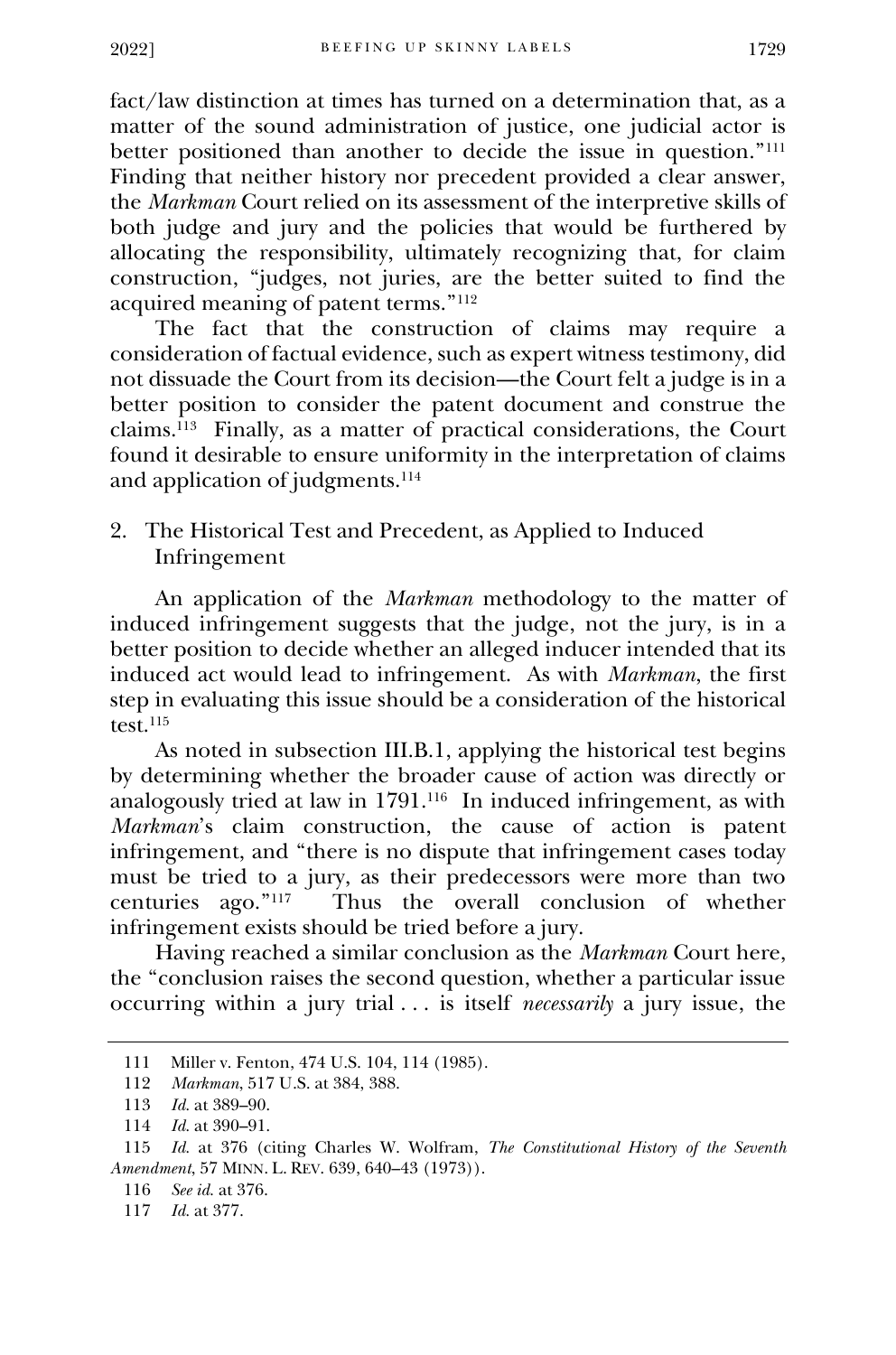guarantee being *essential* to preserve the right to a jury's resolution of the ultimate dispute."<sup>118</sup> As discussed in Section II.A, there was no established historical practice, when the Seventh Amendment was ratified, that the analysis of inducement was "a guaranteed jury issue."<sup>119</sup> This finding is unsurprising considering "the primitive state of jury patent practice at the end of the 18th century, when juries were still new to the field,"<sup>120</sup> and is compounded by the fact that the first recognized case of indirect infringement was decided in 1871—a full eighty years after the Seventh Amendment was ratified. Accordingly, common-law practice at the time the Seventh Amendment was ratified didn't require the interpretation of inducement by a jury, nor is there any indication of a jury's involvement with an equivalent analysis.

Turning to the more relatively recent precedent, the first decision<br>terning indirect infringement—*Wallace*  $v$ . *Holmes*—is concerning indirect infringement—*Wallace v. Holmes*—is enlightening. There, Circuit Judge Woodruff unilaterally determined that where a party has acted with "the express purpose of assisting, and making profit by assisting, in a gross infringement of the complainants' patent" while not technically infringing themselves, they will nevertheless be held liable for such infringement.<sup>121</sup> The decision does not mention any consideration of a jury, and Judge Woodruff consistently relies upon his personal ascertainment of the situation.<sup>122</sup> Thus the first known case concerning indirect infringement did not involve a jury, indicating this was not "a guaranteed jury issue."<sup>123</sup> Akin to *Markman*, here, when the first actual practice of indirect infringement analysis was brought about, it was the judge that analyzed the action.<sup>124</sup>

As with *Markman*, application of the historical test and looking to precedent do not clearly guarantee that the jury should determine whether an alleged inducer intended other parties to infringe the patent. There is no suggestion that juries had the responsibility during the 18th century of analyzing inducement of infringement, and the first example of any indirect infringement was assessed unilaterally by the judge, not a jury. Therefore here, "common-law practice at the

124 *Id.* at 382 (placing importance on the fact that cases that "first reveal[ed] actual practice" of claim construction evidenced it was "the judge construing the patent").

<sup>118</sup> *Id.* (emphasis added).

<sup>119</sup> *Id.* at 380; *see supra* Section II.A.

<sup>120</sup> *Markman*, 517 U.S. at 380.

<sup>121</sup> Wallace v. Holmes, 29 F. Cas. 74, 79–80 (D. Conn. 1871).

<sup>122</sup> *Id.* at 78–80. Judge Woodruff invokes his personal opinion six times, such as noting that it is "in my judgment" that "defendants have no protection . . . against the charge of infringement" and "I apprehend, that . . . the want of all the parties would be no defence. Each is liable for all the damages." *Id.*

<sup>123</sup> *Markman*, 517 U.S. at 380.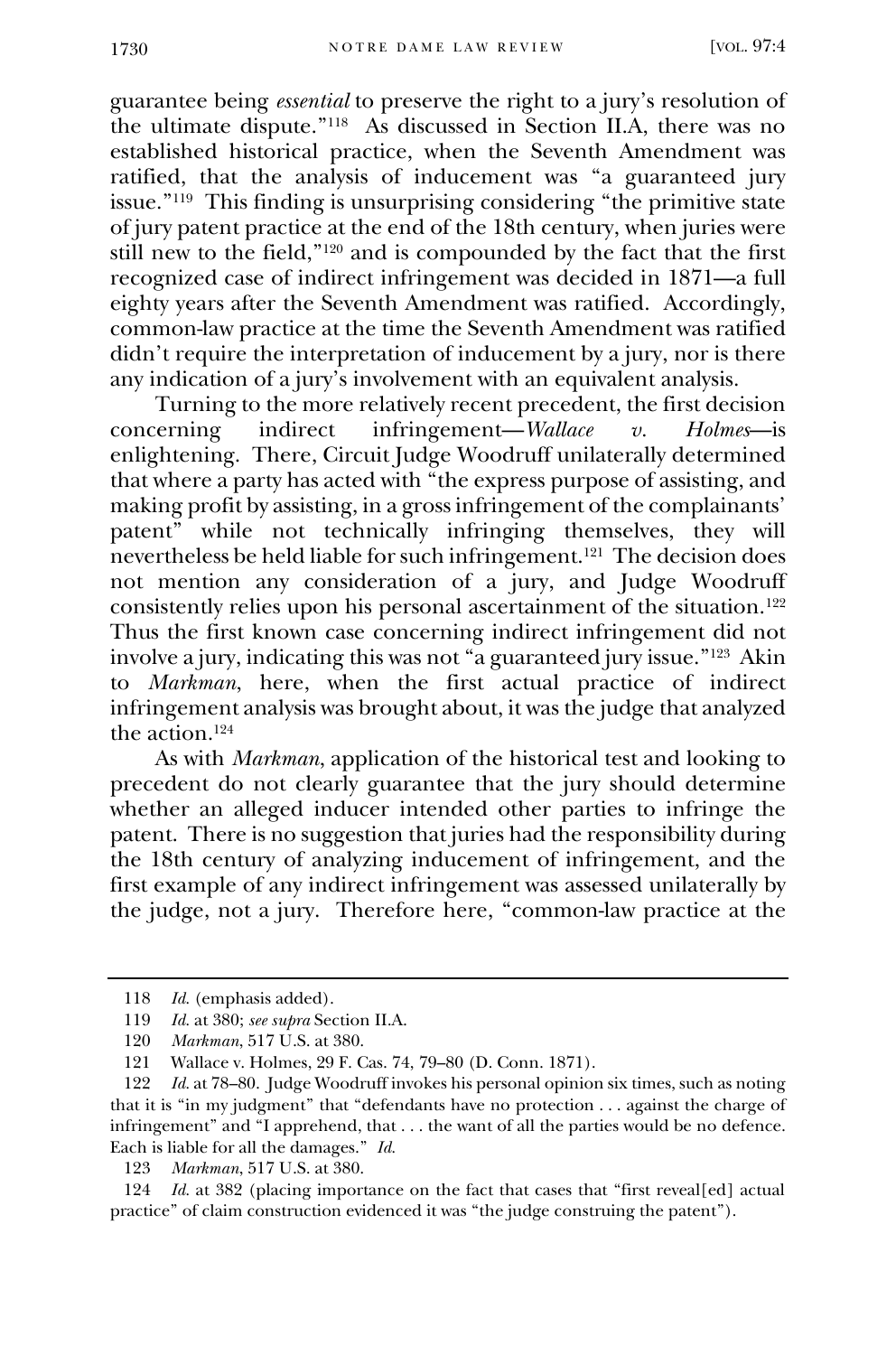time of the framing does not entail application of the Seventh Amendment's jury guarantee to the" analysis of inducement.<sup>125</sup>

### 3. Additional Factors, as Applied to Induced Infringement

The *Markman* Court, finding no evidence of a jury guarantee from the historic test and precedents turned to the consideration of "the relative interpretive skills of judges and juries and the statutory policies that ought to be furthered by the allocation" to evaluate whether claim construction was to be determined by the judge or the jury.<sup>126</sup> This Note follows suit, and turns to functional considerations.

The question of whether one party *intended* to induce another party to infringe a patent is an equitable issue. It has historically been recognized that patent suits are an issue of equity as well as law.<sup>127</sup> Specifically, the historical foundations of indirect infringement considered it to be an issue that was "an expression both of law and morals."<sup>128</sup> Past patent litigation practice provided that patent owners who sought to sue in equity for the collection of both damages and an injunction would not have a right to a jury trial, thus it was the judge's purview to render decisions concerning equitable matters.<sup>129</sup> It wasn't until 1938 that questions concerning equity and law merged, enabling patent owners seeking damages for infringement to bring their cases before a jury.<sup>130</sup>

Where there is an equitable issue, it should be determined by the judge rather than the jury, even if there are underlying issues concerning fact.<sup>131</sup> Though the power of traditional equity has

<sup>125</sup> *Id.* at 384.

<sup>126</sup> *Id.*; *see also id.* at 388 ("Where history and precedent provide no clear answers, functional considerations also play their part in the choice between judge and jury . . . ."); Miller v. Fenton, 474 U.S. 104, 114 (1985) (noting that where there is a lack of historical clarity, "the fact/law distinction at times has turned on a determination that, as a matter of the sound administration of justice, one judicial actor is better positioned than another to decide the issue in question").

<sup>127</sup> Patent Act of 1836, ch. 357, § 17, 5 Stat. 117, 124.

<sup>128</sup> Mercoid Corp. v. Mid-Continent Inv. Co., 320 U.S. 661, 677 (1944) (Frankfurter, J., dissenting); Lourie, *supra* note 53, at 167, 172, 182, 184.

<sup>129</sup> *See* Gugliuzza, *supra* note 25, at 616.

<sup>130</sup> *Id.* at 617.

<sup>131</sup> *See* Philippe Signore, *On the Role of Juries in Patent Litigation (*Part 1*)*, 83 J. PAT. & TRADEMARK OFF. SOC'Y 791, 797 (2001):

Certain questions of fact are part of an overall issue that is deemed to be "equitable in nature." An example of such an equitable issue is whether the patentee committed inequitable conduct in front of the USPTO. This issue involves questions of fact, such as whether the patentee intended to deceive the USPTO, that would appear to be triable by a jury. The factual questions underlying inequitable conduct, however, are sometimes reserved for the judge *because of the equitable nature of the overall issue*.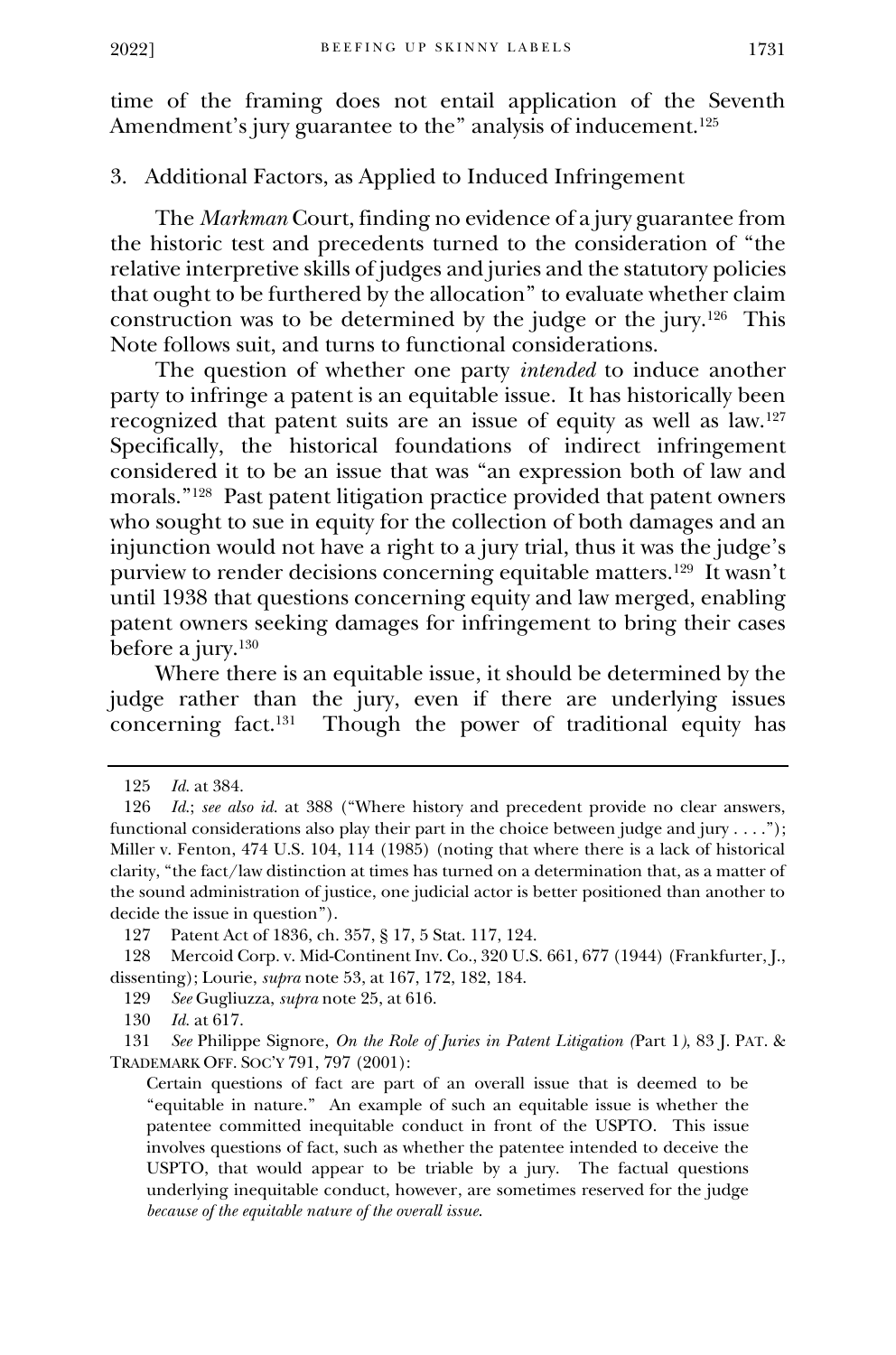decreased over time,<sup>132</sup> the federal courts nonetheless ought to exercise equitable power in certain cases to achieve better justice. The court is also better equipped to resolve ambiguities arising from piecing together aspects of evidence. It is the court who can find an explanation to "ambiguities arising from the description of external things, by evidence *in pais*" rather than the jury, by virtue of the court's "peculiar knowledge and education to understand them."<sup>133</sup> A judge presented with the evidence of both sides is better prepared than a jury to balance the issues and consider whether an alleged inducer actually *intended* that others infringe a patent, due to the training and experience required for the position.

Additionally, the statutory policies advanced by providing the judge with the power to make this determination are similar to those advanced by the *Markman* Court. In *Markman*, the emphasized policy matter was "the importance of uniformity in the treatment of a given patent." 134 Such uniformity is also valuable with the issue of inducement. When it is determined that intent to induce is not found in a case between a patent owner and one alleged inducer, a second case between the patent owner and a second alleged inducer should likely reach the same conclusion if the facts are sufficiently similar. A lack of uniformity results in more costly litigation and attempts to sway a jury's opinion concerning an aspect that should be an equitable issue for the judge to decide.

Therefore, when considering the advancement of policies and which member of the court is better equipped to determine the issue of intent with respect to induced infringement, it is the judge—not the jury—that ought to resolve this matter.

#### *C. Intent to Induce Infringement: A Question of Law*

The question of whether an alleged inducer actually *intended* to induce a third party to directly infringe a patent should be a question of law, determined by the judge rather than the jury. In treating the analysis of this issue in much the same way as the Court did in *Markman*, it is clear that there is no historical requirement or precedent guaranteeing that a jury need consider this element of

Id. (emphasis added) (footnote omitted).

<sup>132</sup> *See* Andrew Kull, *Equity's Atrophy*, 97 NOTRE DAME L. REV. (forthcoming May 2022) ("[Traditional equity] was the power to modify and correct applicable *legal* rules, suitable as the first-order resolution of the general run of cases, so as to do better justice between particular parties in particular circumstances."). *See generally* Symposium, *The Nature of the Federal Equity Power*, 97 NOTRE DAME L. REV. (forthcoming May 2022) (discussing equity powers in the federal court system).

<sup>133</sup> Bischoff v. Wethered, 76 U.S. (9 Wall.) 812, 815 (1869).

<sup>134</sup> Markman v. Westview Instruments, Inc., 517 U.S. 370, 390–91 (1996).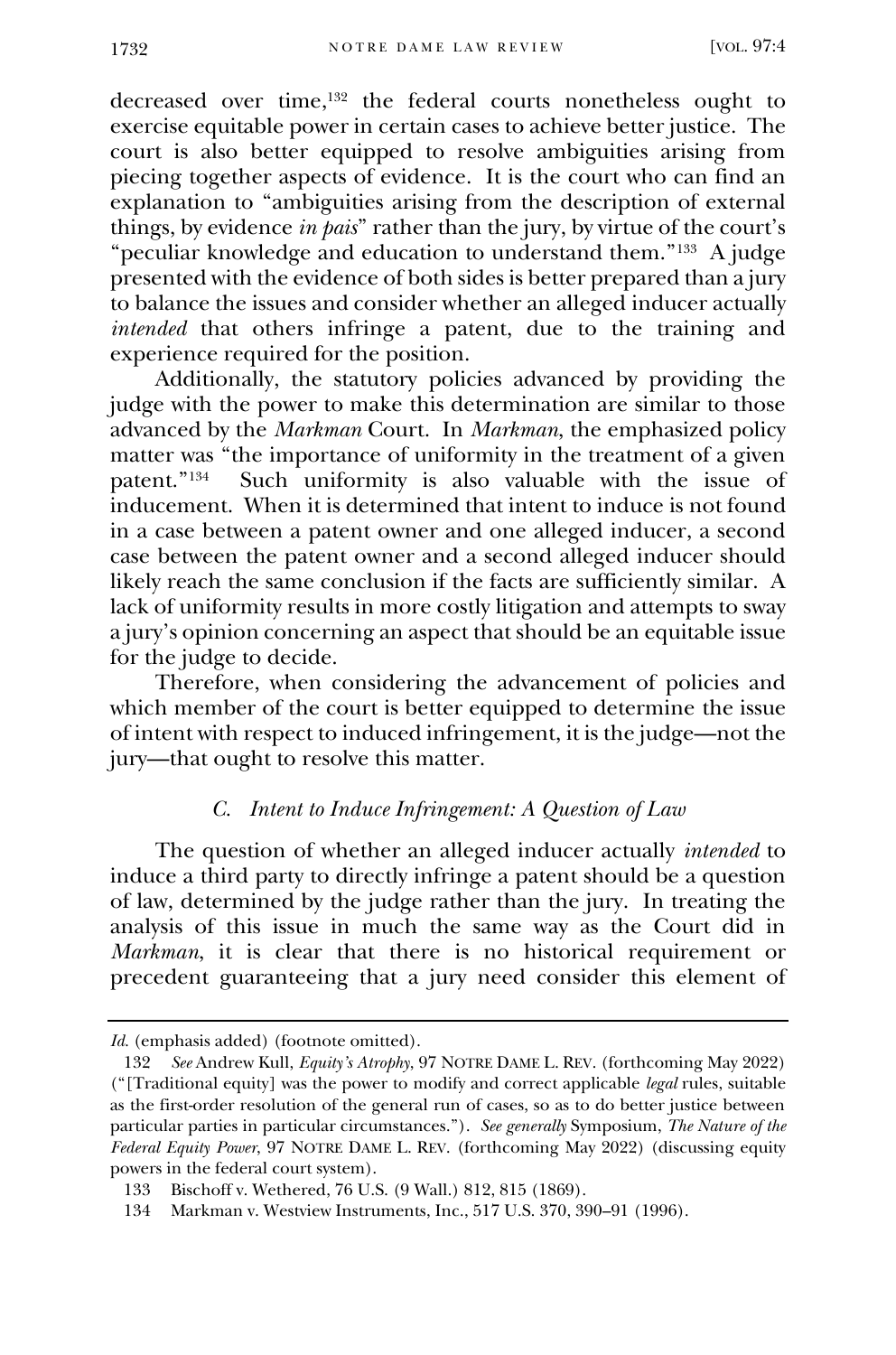inducement. Because indirect infringement is an equitable issue with an underlying moral analysis, and because allowing the more experienced judge to ascertain this matter will lead to more uniformity in patent litigation, the issue is best resolved by the court.

Some may contend that to remove a consideration from the jury and give it to the court is a high hurdle, and that a court cannot consider aspects that belong to said jury.<sup>135</sup> However, where it is at least disputed whether the Seventh Amendment would provide a guarantee of a jury trial to decide the issue, the judicial system ought to deliberate whether a judge may be in a better position to resolve it. From the above analysis, this Note recommends that the judiciary consider the merits of allowing a judge—rather than a jury—to decide whether an allegedly inducing party *intended* to induce another party to infringe a patent. This is not to say that the jury would be removed altogether. Indeed, the jury would still have the ultimate say of whether infringement of the patent had actually occurred, preserving the role that is traditionally reserved for the jury. This approach would simply give the judge a means of providing a viewpoint directed to equity within the specific issue of intent to induce.

Certain commentators are concerned that judges already wield too much power and that their influence should be reined in.<sup>136</sup> However, the decision of *GSK v. Teva* clearly shows it is the jury that currently has all the power with respect to determining induced infringement. This proposal—having the judge, rather than the jury, decide the issue of intent to induce—results in a sharing of power between the bodies. The jury continues to provide its insights with regard to factual matters while the judge resolves the equitable, moral, and legal issues; thus the judges are not being given too much power. This is, instead, a manner of balancing what is currently an imbalanced system.

Overall, the question of whether a party intended to induce infringement of a patent should be determined by a judge. The evolving understanding of patent law enables this consideration, and a judge's viewpoint would be beneficial to the determination of induced infringement. This would result in a more balanced inquiry with equitable and uniform results, allowing for the court to provide its insights from the experienced and knowledgeable judge. Ultimately, this approach would lead to the sound administration of justice.

<sup>135</sup> *See* Parsons v. Bedford, 28 U.S. (3 Pet.) 433, 446 (1830).

<sup>136</sup> *See* Gene Quinn, *It May Be Time to Abolish the Federal Circuit*, IPWATCHDOG (July 9, 2019), https://www.ipwatchdog.com/2019/07/09/may-time-abolish-federal-circuit /id=111122/ [https://perma.cc/JVP5-J8X8].